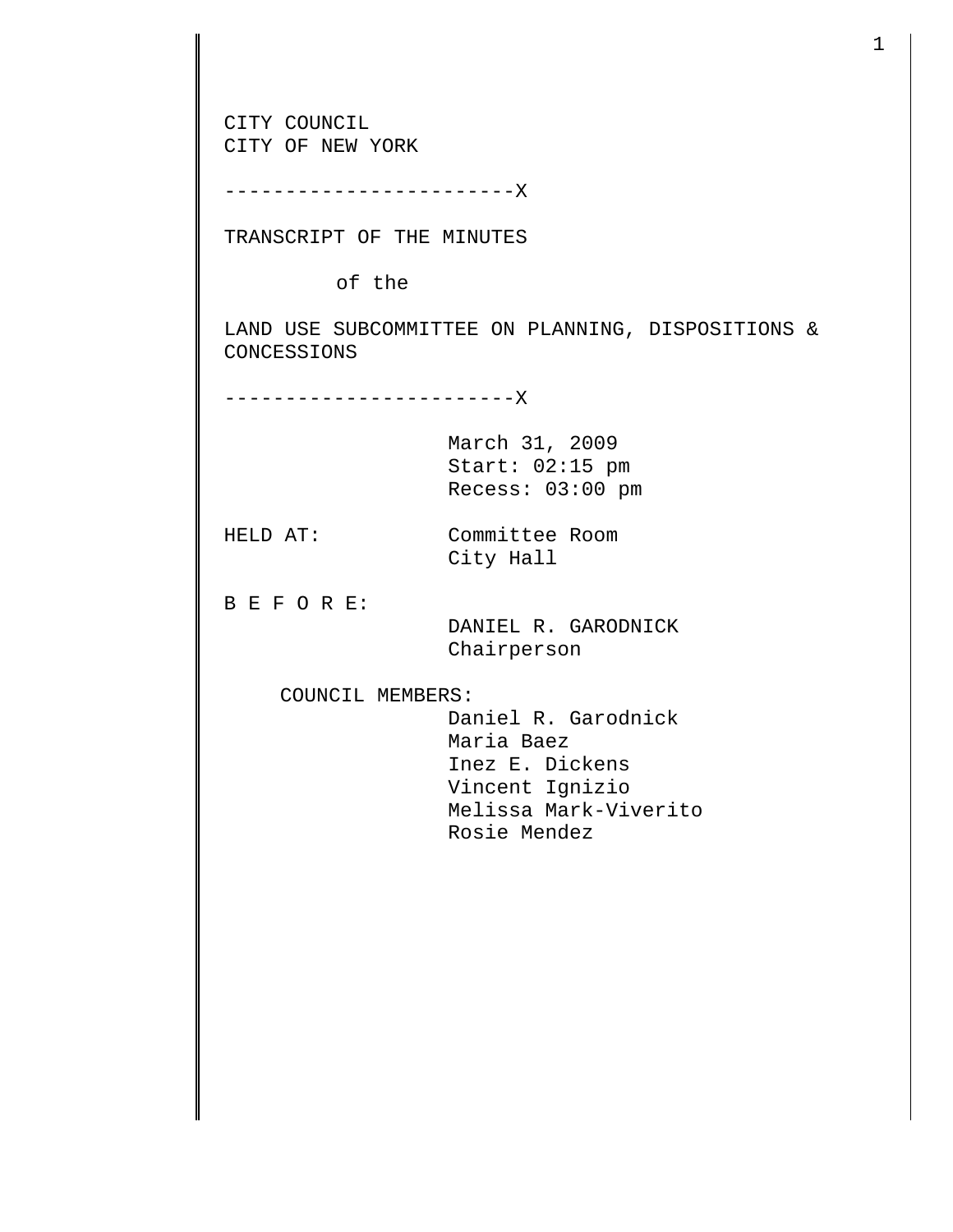## A P P E A R A N C E S (CONTINUED)

Carol Clark Assistant Commissioner HPD

Gustavo Rosado Executive Director El Barrio Operation Fightback

Holly Leicht Deputy Commissioner for Development HPD

Will Law Chief Operating Officer Artspace Projects

Aziza Hurston Resident

Elona Ross Resident

Andy Cohen Project Manager

Meredith Marshall President BRP Development

Lyn Pentecost Executive Director Lower East Side Girl's Club

Christina Waring Architect Custogeorge Tooman & Allen Architects

Drew Spitler Vice President of Development Dermot Company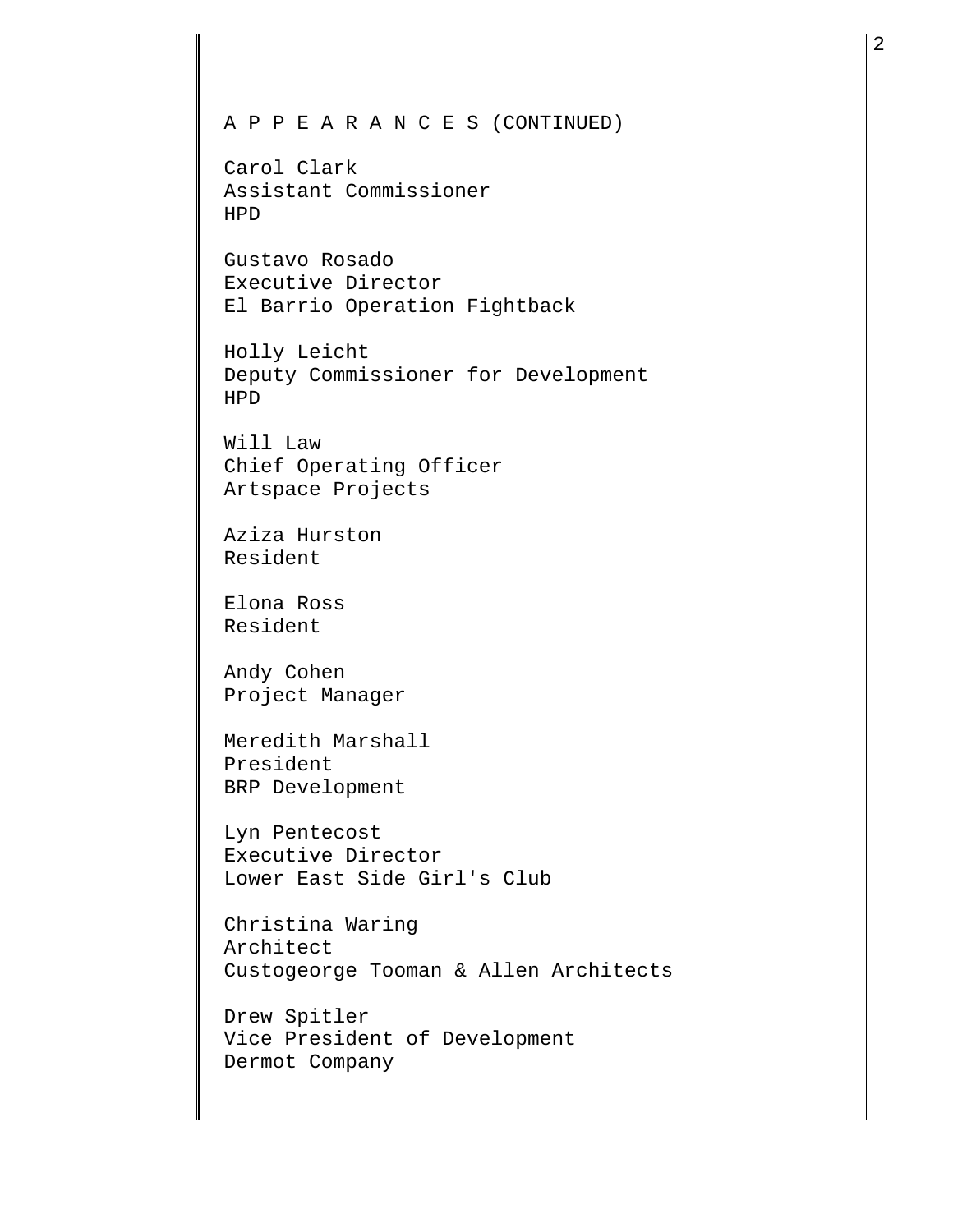| $\mathbf 1$    | SUBCOMMITTEE ON PLANNING, DISPOSITIONS & CONCESSIONS 3 |
|----------------|--------------------------------------------------------|
| $\overline{a}$ | CHAIRPERSON GARODNICK: Good                            |
| 3              | afternoon, everybody. Welcome to the Subcommittee      |
| 4              | on Planning, Dispositions and Concessions. If          |
| 5              | you're looking for Landmarks, it's upstairs on the     |
| 6              | 16th Floor and is rather feisty. This will             |
| 7              | probably be a more tame hearing. We're glad            |
| 8              | you're here. My name is Dan Garodnick. I have          |
| 9              | the privilege of Chairing the Subcommittee. I'm        |
| 10             | joined by Council Member Inez Dickens, Council         |
| 11             | Member Maria Baez, Council Member Melissa Mark-        |
| 12             | Viverito and we are going to get right into our        |
| 13             | hearing. We're going to take things slightly out       |
| 14             | of order here on the calendar. We're starting          |
| 15             | with Land Use 1016, which is PS 109 in Manhattan       |
| 16             | Community Board 11, C090145HAM in the district of      |
| 17             | Melissa Mark-Viverito. We're joined by some of         |
| 18             | the representatives of HPD. We're glad they're         |
| 19             | here. If you could introduce yourselves and get        |
| 20             | right into Land Use 1016 we'd appreciate it.           |
| 21             | Welcome.                                               |
| 22             | CAROL CLARK: Thank you, Chairman                       |
| 23             | Garodnick. I'm Carol Clark, Assistant                  |
| 24             | Commissioner of HPD. I'm joined here at the table      |
| 25             | to my right by Gustavo Rosado, the Executive           |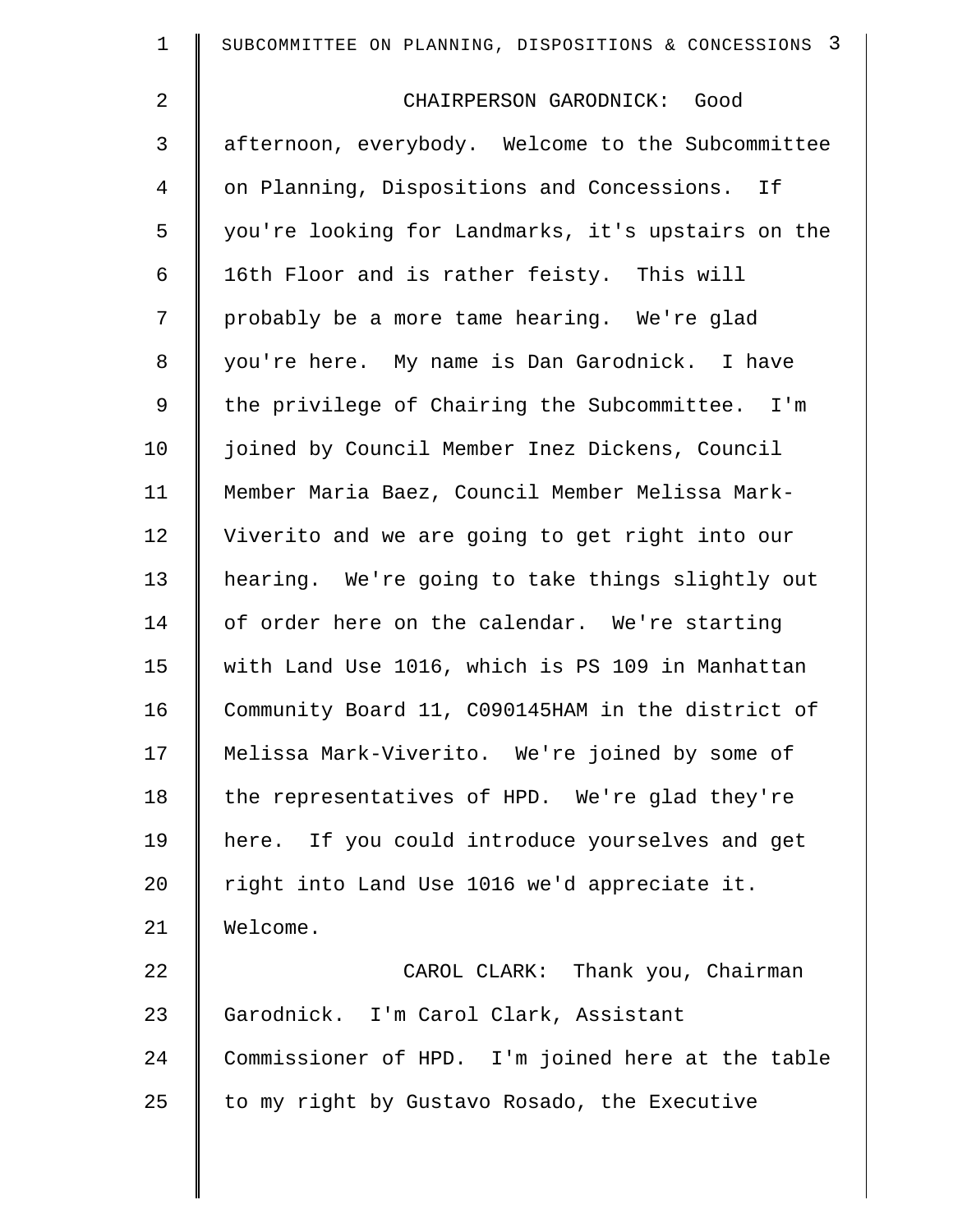| $\mathbf 1$ | SUBCOMMITTEE ON PLANNING, DISPOSITIONS & CONCESSIONS 4 |
|-------------|--------------------------------------------------------|
| 2           | Director of El Barrio Operation Fightback and to       |
| 3           | my left by the Deputy Commissioner for Development     |
| 4           | for HPD, Holly Leicht. And to her left Will Law,       |
| 5           | the Chief Operating Officer of Arts Based              |
| 6           | Projects. Holly is going to give the testimony         |
| 7           | today and we're all here to answer questions.          |
| 8           | Holly?                                                 |
| 9           | HOLLY LEICHT: Good afternoon. I'm                      |
| 10          | Holly Leicht from HPD. LU 1016 consists of the         |
| 11          | proposed disposition of one vacant city-owned          |
| 12          | building located at 213 East 99th Street through       |
| 13          | HPD's low income rental program. The proposed          |
| 14          | developer, Artspace El Barrio, LLC will                |
| 15          | rehabilitate the five-story former school known as     |
| 16          | PS 109 and convert it into a mixed use residential     |
| 17          | building. When completed the project will provide      |
| 18          | 74 residential units for low-income artists and        |
| 19          | their families. It will also have approximately        |
| 20          | 11,600 square feet of community facility space and     |
| 21          | approximately 11,500 square feet of open space.        |
| 22          | Council Member Viverito has reviewed the project       |
| 23          | and indicated her support.                             |
| 24          | CHAIRPERSON GARODNICK: Thank you                       |
| 25          | very much. Let me just follow with a couple of         |
|             |                                                        |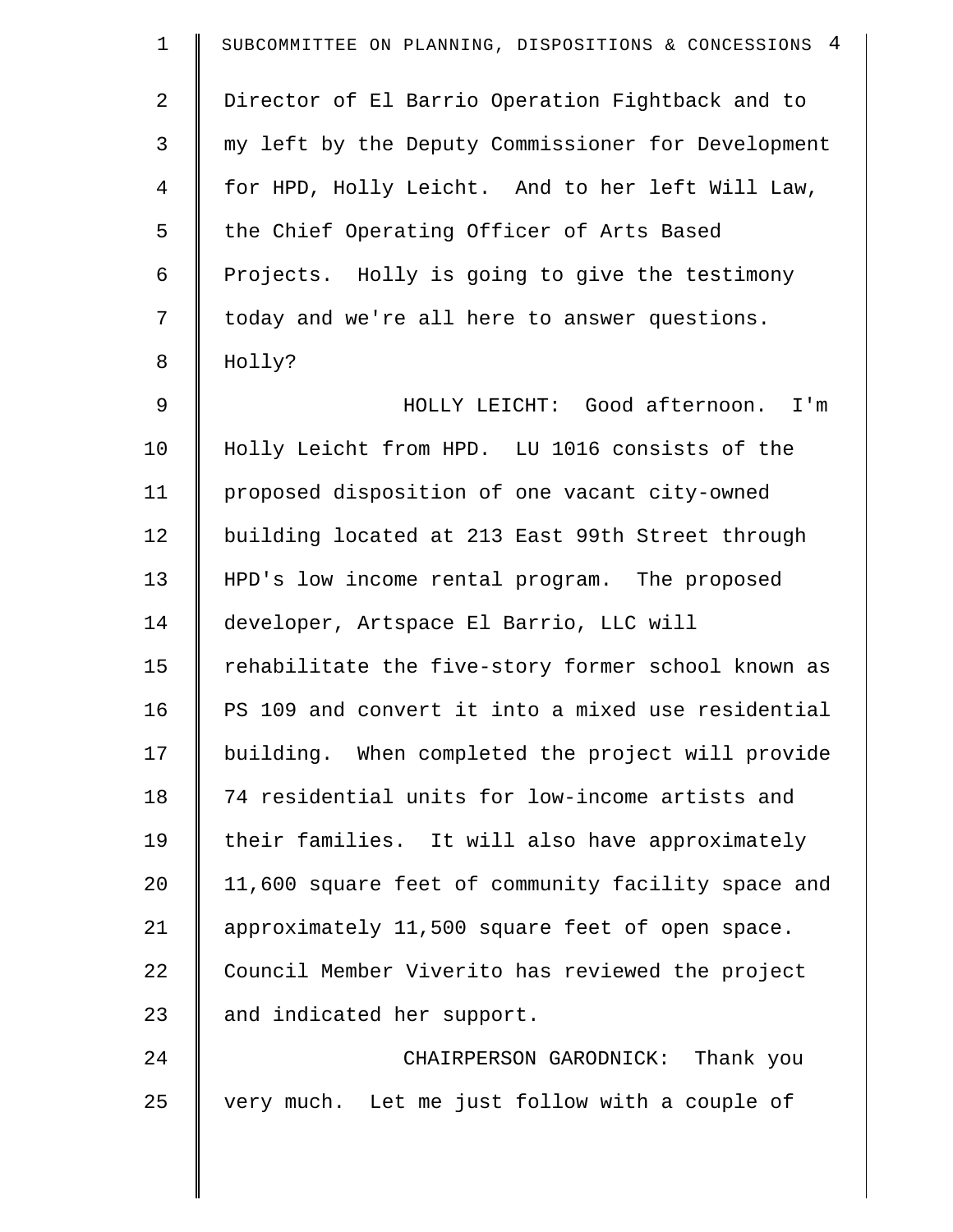| $\mathbf 1$    | SUBCOMMITTEE ON PLANNING, DISPOSITIONS & CONCESSIONS 5 |
|----------------|--------------------------------------------------------|
| $\overline{2}$ | quick questions and then we'll turn it to Council      |
| 3              | Member Mark-Viverito. The developer you said is        |
| $\overline{4}$ | Artspace and was selected through what sort of a       |
| 5              | process here?                                          |
| 6              | HOLLY LEICHT: This was a sole                          |
| 7              | source contingent upon them getting significant        |
| $\,8\,$        | private foundation money. As you know, from our        |
| 9              | previous conversations, one of the two times that      |
| 10             | we will do a sole source disposition is if a           |
| 11             | developer brings money that is not city subsidy to     |
| 12             | the table, either federal funds, state funds or in     |
| 13             | this case private funds. The condition of this         |
| 14             | project going forward is that the developer has a      |
| 15             | fairly significant responsibility for bringing in      |
| 16             | \$1 million in pre-development costs and up to \$3.5   |
| 17             | million in capital for the project.                    |
| 18             | CHAIRPERSON GARODNICK: I just want                     |
| 19             | to make sure I understand. You know this has been      |
| 20             | an issue, of course, for us in the past. I didn't      |
| 21             | expect you to answer the question that way. I          |
| 22             | thought you were going to say that this was a          |
| 23             | competitive process. But in light of the fact          |
| 24             | that it was a sole source issue, I just need to        |
| 25             | ask you a few more questions here. First of all,       |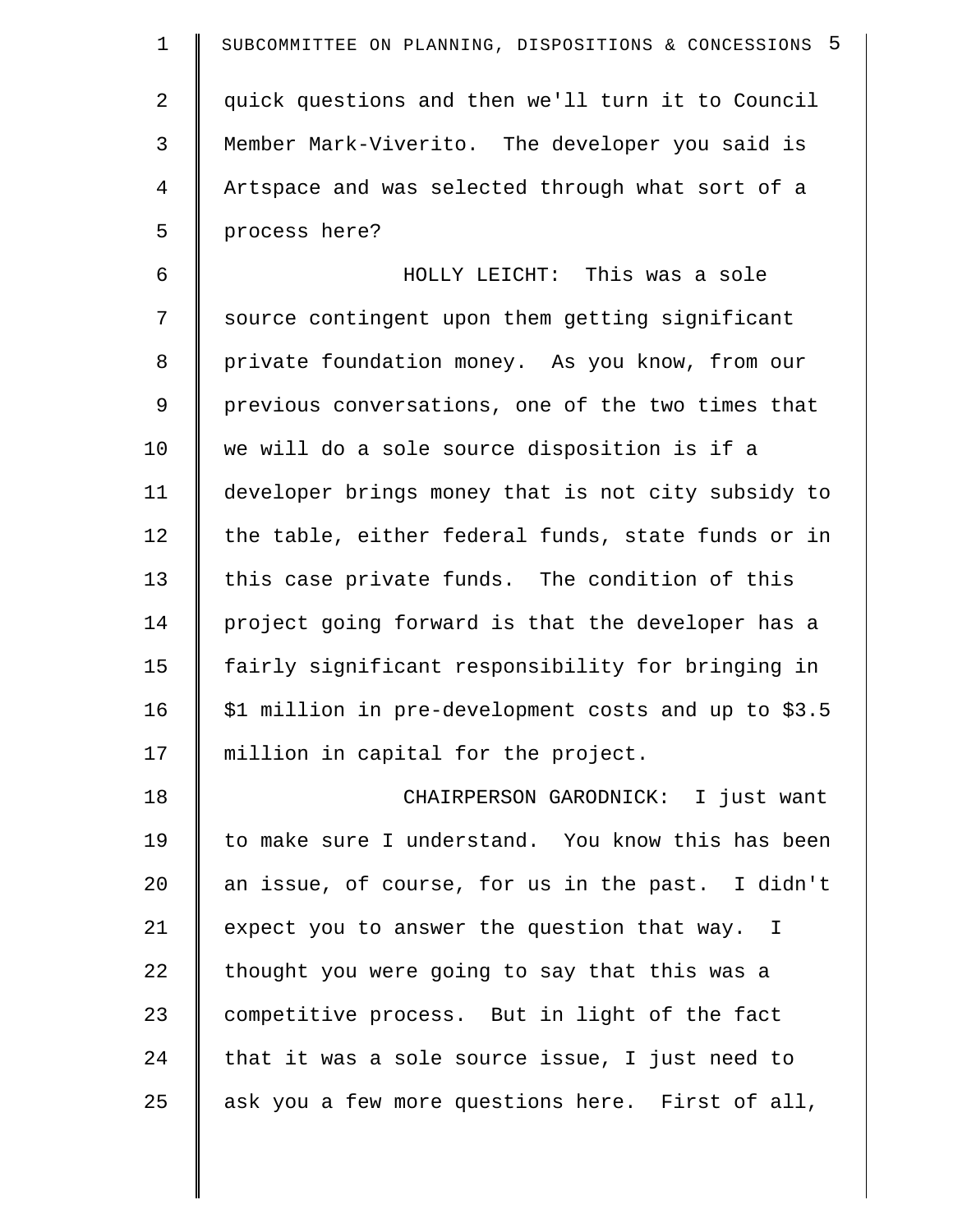| $\mathbf 1$    | SUBCOMMITTEE ON PLANNING, DISPOSITIONS & CONCESSIONS 6 |
|----------------|--------------------------------------------------------|
| $\overline{a}$ | are we disposing of this with a purchase price?        |
| 3              | Are they buying it or are we giving it to them?        |
| 4              | HOLLY LEICHT: It's going to be for                     |
| 5              | a dollar.                                              |
| 6              | CHAIRPERSON GARODNICK: It's for                        |
| 7              | \$1?                                                   |
| 8              | HOLLY LEICHT: Yes.                                     |
| 9              | CHAIRPERSON GARODNICK: And what is                     |
| 10             | the specific commitment that Artspace needed to        |
| 11             | come up with before the City is proposing to give      |
| 12             | this away for \$1? You mentioned it was contingent     |
| 13             | on private funds, \$1 million in pre-development       |
| 14             | costs and \$1.3 million.                               |
| 15             | HOLLY LEICHT: \$3.5 million.                           |
| 16             | CHAIRPERSON GARODNICK: Sorry, I                        |
| 17             | misheard you. Explain to me what the difference        |
| 18             | is between the \$1 million and the \$3.5 million.      |
| 19             | HOLLY LEICHT: The \$1 million is                       |
| 20             | for pre-development, so all of the expenses that       |
| 21             | they have prior to closing. City capital is not        |
| 22             | eligible for pre-development. So they were             |
| 23             | responsible for raising their own funds for all of     |
| 24             | their pre-development, meaning any architect fees,     |
| 25             | closing fees that they have before they actually       |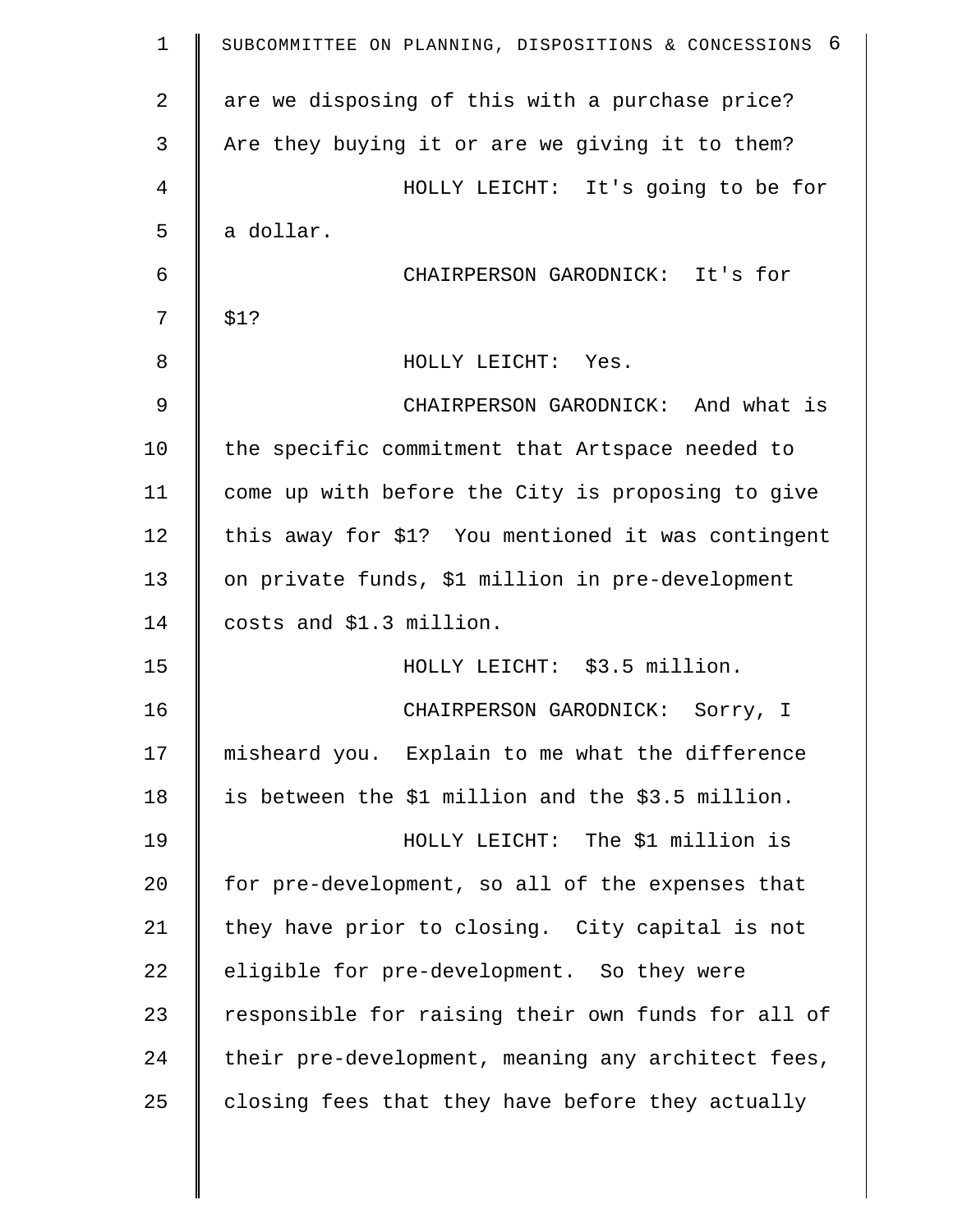| $\mathbf 1$    | 7<br>SUBCOMMITTEE ON PLANNING, DISPOSITIONS & CONCESSIONS |
|----------------|-----------------------------------------------------------|
| $\overline{a}$ | get a loan from the city. So all of that they             |
| 3              | were responsible for raising themselves. Then             |
| $\overline{4}$ | they had a significant commitment to raise private        |
| 5              | foundation money, which to this day their                 |
| 6              | designation is contingent on that money coming            |
| 7              | into the deal before closing.                             |
| 8              | CHAIRPERSON GARODNICK: What                               |
| 9              | further obligations does the city have in this            |
| 10             | transaction beyond handing over the property for          |
| 11             | \$1? It sounds like the city is also making some          |
| 12             | sort of a loan.                                           |
| 13             | HOLLY LEICHT: It's 100% low-income                        |
| 14             | project and we'll be doing up to 60% of AMI. So           |
| 15             | the city will be putting in a subsidy and in              |
| 16             | addition, they are also going to the state for            |
| 17             | competitive process to get state funds as well.           |
| 18             | CHAIRPERSON GARODNICK: So 60% of                          |
| 19             | AMI is what the income band is for all of the 74          |
| 20             | units, is that correct?                                   |
| 21             | HOLLY LEICHT: It's up to 60%, but                         |
| 22             | there's also a band up to 40%. Twenty percent of          |
| 23             | the units will be up to 40%. This is a big                |
| 24             | priority in this community to make sure that this         |
| 25             | reaches the lowest incomes possible.                      |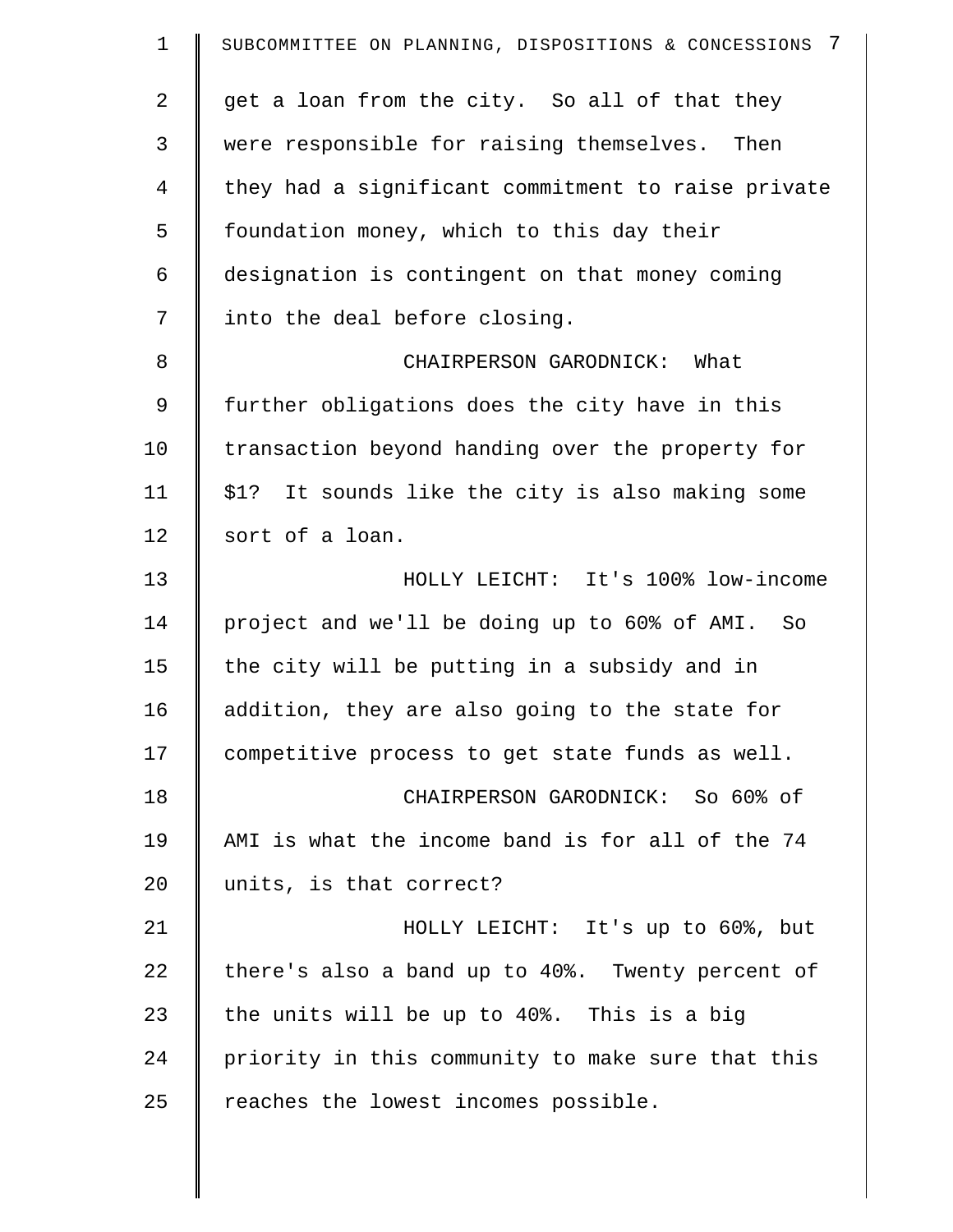| $\mathbf 1$ | SUBCOMMITTEE ON PLANNING, DISPOSITIONS & CONCESSIONS 8 |
|-------------|--------------------------------------------------------|
| 2           | CHAIRPERSON GARODNICK: So 20% are                      |
| 3           | up to 40 and 80% are up to 60?                         |
| 4           | HOLLY LEICHT: That's right.                            |
| 5           | CHAIRPERSON GARODNICK: Do we know                      |
| 6           | the amount that the city is going to be loaning?       |
| 7           | HOLLY LEICHT: Yes. There's tax                         |
| 8           | exempt bonds that will be from HDC valued at \$27      |
| 9           | million and then the subsidy is \$1.85 million from    |
| 10          | each source. Then they're applying, as I said, to      |
| 11          | the state for \$3.3 million. That is an addition       |
| 12          | competitive process.                                   |
| 13          | CHAIRPERSON GARODNICK: So their                        |
| 14          | commitment from private sources of \$3.5 million       |
| 15          | and the \$1 million in pre-development costs yields    |
| 16          | them potentially over \$30 million in loans from       |
| 17          | HDC bonds, state competitive grants and other          |
| 18          | state or public sources.                               |
| 19          | HOLLY LEICHT: No. They have to                         |
| 20          | get the competitive sources from the state as          |
| 21          | well. But yes. AS you know from other projects,        |
| 22          | we'll do contingent designation for them to go get     |
| 23          | competitive sources. Typically if they were            |
| 24          | applying to the state they might get a similar         |
| 25          | amount. \$4.5 million is a significant amount for      |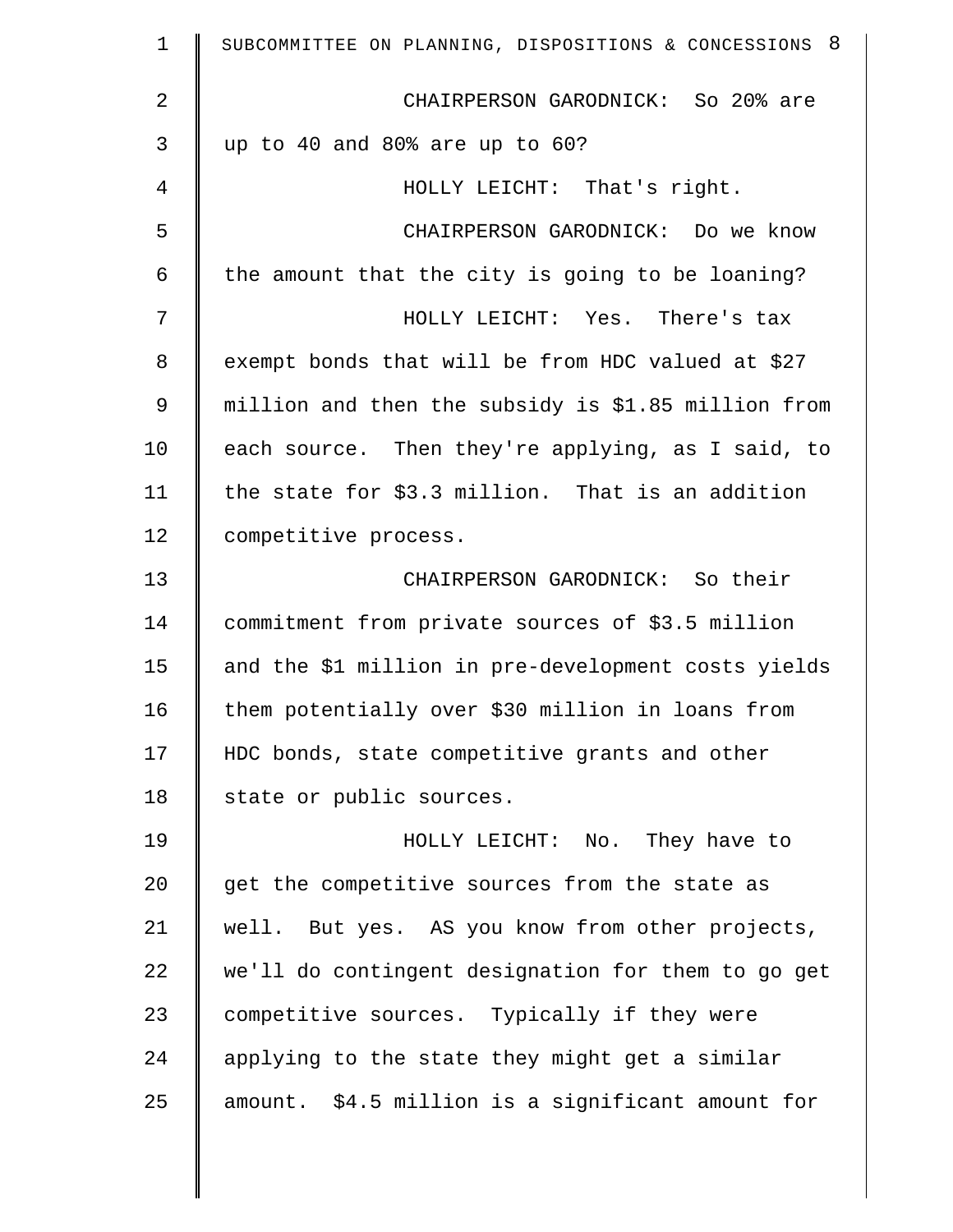| $\mathbf 1$    | SUBCOMMITTEE ON PLANNING, DISPOSITIONS & CONCESSIONS 9 |
|----------------|--------------------------------------------------------|
| $\overline{2}$ | this kind of project. So in this case they're          |
| 3              | doing the state at \$3.3 million and they're also      |
| 4              | doing private fundraising from foundations for         |
| 5              | \$4.5 million. They also have addition money that      |
| 6              | the Council Member has committed in two traunches      |
| 7              | at this point, and also the borough president is       |
| 8              | committing money.                                      |
| 9              | CHAIRPERSON GARODNICK: What is on                      |
| 10             | the site now? There's actually a school building?      |
| 11             | HOLLY LEICHT: A closed school.                         |
| 12             | CHAIRPERSON GARODNICK: So it's                         |
| 13             | closed. How long has it been closed?                   |
| 14             | HOLLY LEICHT: It's been closed a                       |
| 15             | while. Ten years. It was going to be demolished        |
| 16             | and the community basically protested to save the      |
| 17             | structure. But DOE did not have a use for it from      |
| 18             | an educational perspective and asked us if we had      |
| 19             | any ideas for it.                                      |
| 20             | CHAIRPERSON GARODNICK:<br>- So                         |
| 21             | presumably Artspace is not going to demolish but       |
| 22             | rather they're going to preserve and reconstruct       |
| 23             | to make it appropriate for habitation.                 |
| 24             | HOLLY LEICHT: Yes. This is a                           |
| 25             | model they've done all over the country.               |
|                |                                                        |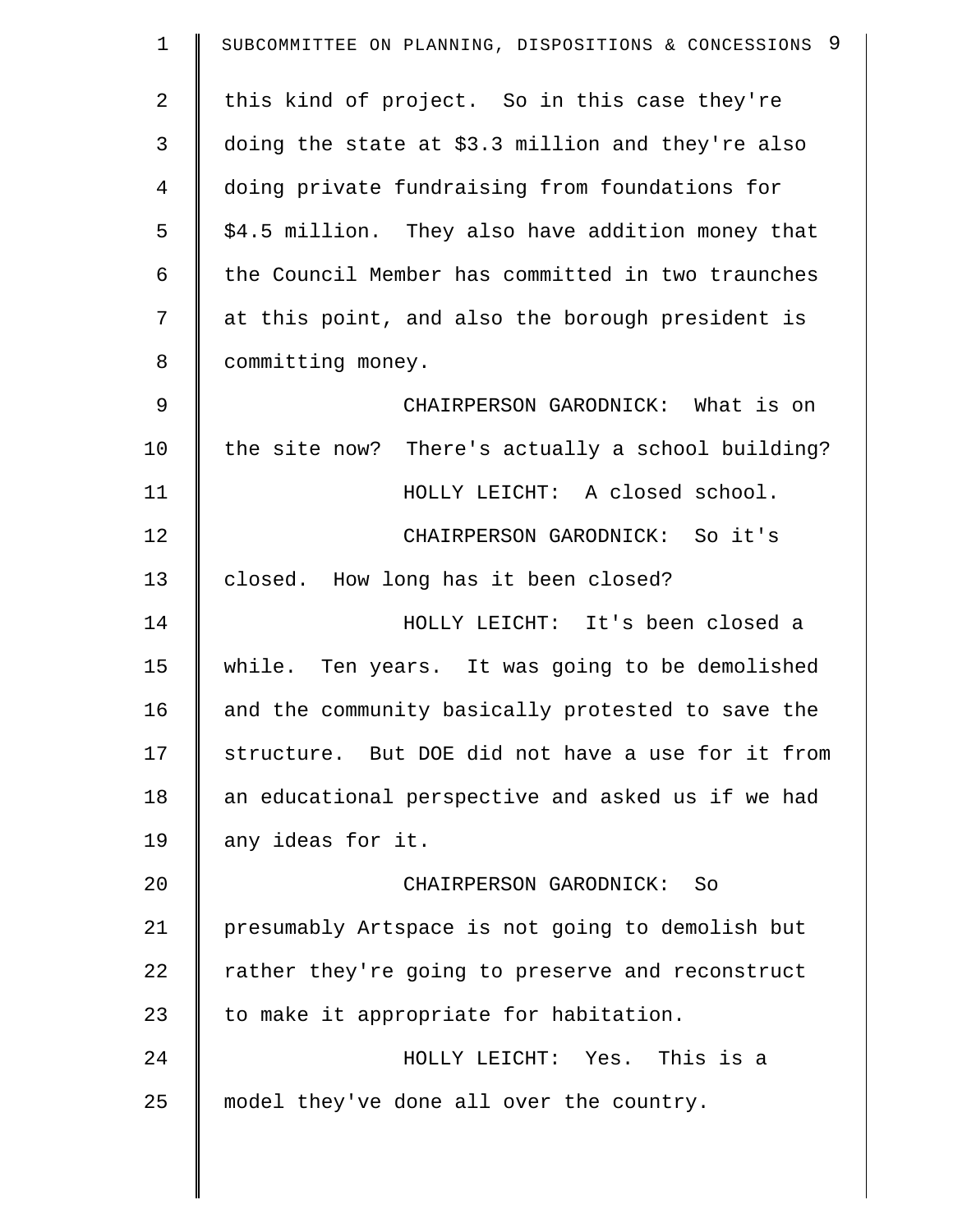| $\mathbf 1$    | SUBCOMMITTEE ON PLANNING, DISPOSITIONS & CONCESSIONS 10 |
|----------------|---------------------------------------------------------|
| $\overline{2}$ | CHAIRPERSON GARODNICK: I'm going                        |
| 3              | to turn it to Council Member Mark-Viverito.             |
| 4              | Welcome.                                                |
| 5              | COUNCIL MEMBER MARK-VIVERITO:                           |
| 6              | Thank you, Mr. Chair. Thanks for the line of            |
| 7              | questioning. This is a very exciting project that       |
| 8              | I personally in this position have been involved        |
| 9              | in for the three and half years that I've been          |
| 10             | there. It was a project that was in the works           |
| 11             | even before I became elected. As mentioned, it's        |
| 12             | an old school building, which is a landmark.<br>It's    |
| 13             | a beautiful building on East 99th Street that the       |
| 14             | Department of Education pretty much gave up on.         |
| 15             | There was thoughts and indications that it was          |
| 16             | going to be demolished. This is a partnership of        |
| 17             | maintaining and preserving this historic building       |
| 18             | and putting it to community use. So it is going         |
| 19             | to be preserved. This landmark status is going to       |
| 20             | remain, obviously. It will now be converted into        |
| 21             | live/work space for low-income artists, which I         |
| 22             | think is very interesting. It's a great project.        |
| 23             | In the City of New York there really is nothing         |
| 24             | like it. It's a great partnership in that you           |
| 25             | have a national organization like Artspace that         |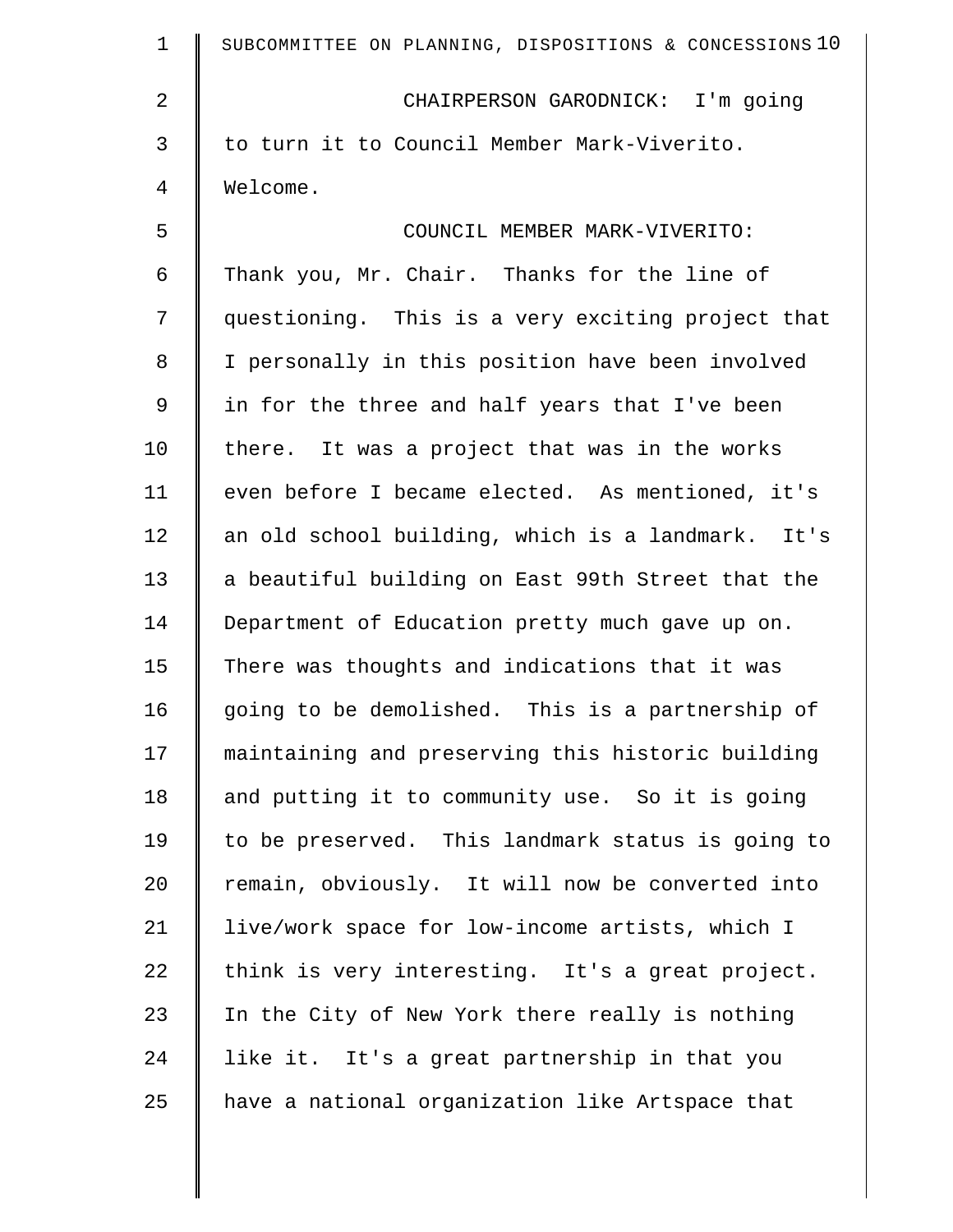| $\mathbf 1$ | SUBCOMMITTEE ON PLANNING, DISPOSITIONS & CONCESSIONS 11 |
|-------------|---------------------------------------------------------|
| 2           | has built projects like this across the country.        |
| 3           | One of the reasons that I'm also very supportive        |
| 4           | is because they are partnered up with a local           |
| 5           | community-based organization El Barrio's Operation      |
| 6           | Fightback and they've formed a partnership to           |
| 7           | ensure that this project really remains true to         |
| 8           | the community that it surrounds and that it finds       |
| 9           | itself in. So it's something that is going to be        |
| 10          | an asset, a gem in the City of New York. It's           |
| 11          | going to be a model for economic development I          |
| 12          | think in terms of really supporting our artists.        |
| 13          | Having it be a place where artists can create           |
| 14          | their work, their craft and live in the community       |
| 15          | as well. The partnerships that we see happening         |
| 16          | and forming between the building and the                |
| 17          | surrounding community are ones that I'm very            |
| 18          | excited about. There has been a lot of support          |
| 19          | that I personally have given to this project, not       |
| 20          | only monetarily but also in terms of trying to          |
| 21          | facilitate meetings. There's been a lot of work         |
| 22          | on Artspace's end and El Barrio Operation               |
| 23          | Fightback to get the private sources of funding.        |
| 24          | It's a real deep commitment that the community          |
| 25          | board also has to this project. So we're just           |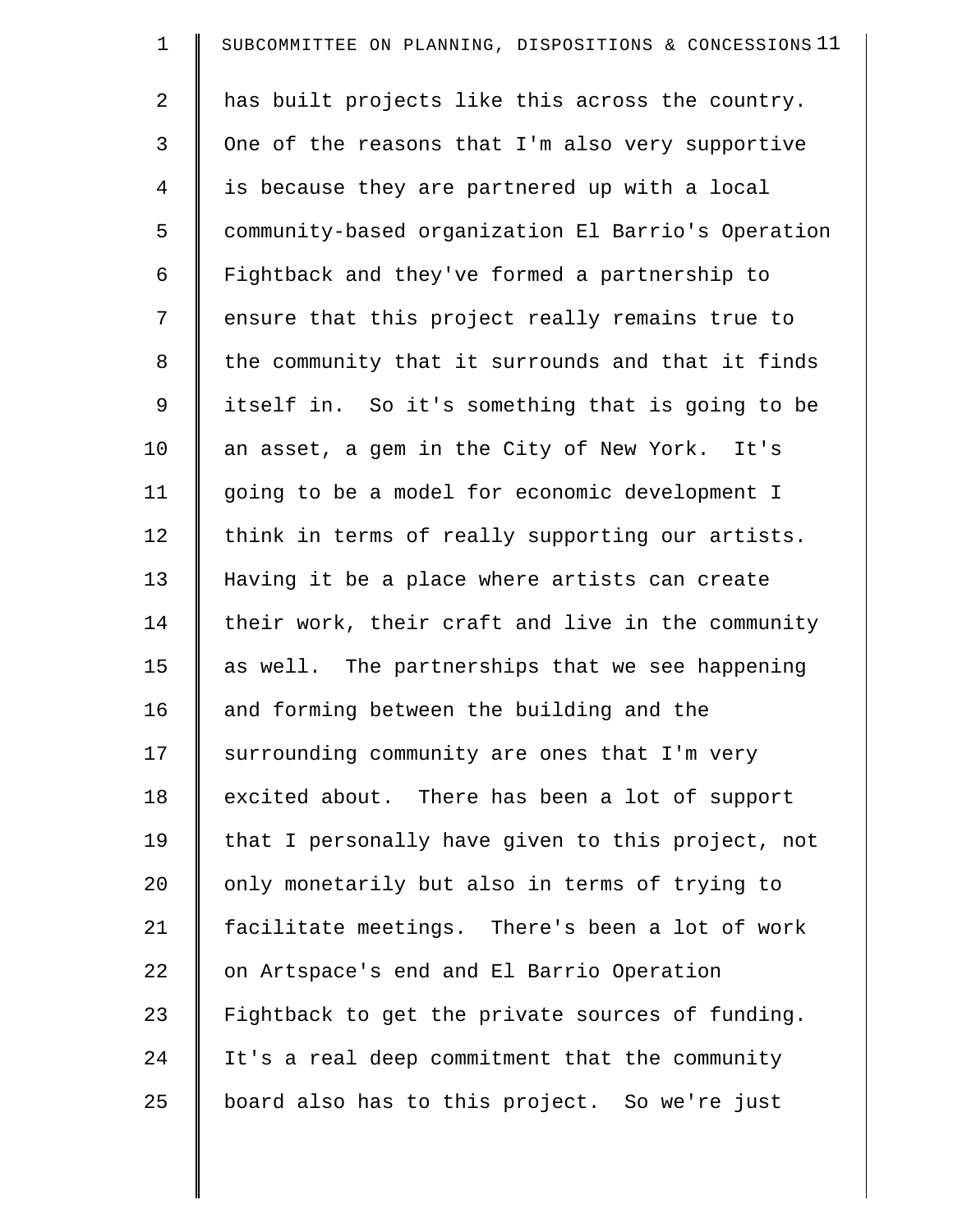| $\mathbf 1$    | SUBCOMMITTEE ON PLANNING, DISPOSITIONS & CONCESSIONS 12 |
|----------------|---------------------------------------------------------|
| $\overline{2}$ | very excited that now four years later we're at         |
| 3              | this point where we're going to vote on this. I         |
| $\overline{4}$ | am very strongly supportive that we're going to be      |
| 5              | able to move this project forward and break ground      |
| 6              | as soon as possible. I really do want to thank          |
| 7              | HPD and DHCR and all the entities that have really      |
| 8              | helped to make this happen. We also were able to        |
| $\mathsf 9$    | get Mayor Bloomberg First Deputy Mayor Harris to        |
| 10             | actually do a site visit to one of Artspace's           |
| 11             | locations in Minnesota, which is where they're          |
| 12             | based out of, to really get a sense of what they        |
| 13             | do and to have them understand what a benefit this      |
| 14             | project will be to New York City. I believe that        |
| 15             | we have he strong support of them as well. So           |
| 16             | having said all that, we're just, again, excited        |
| 17             | that we're at this point. I really want to thank        |
| 18             | Gus and Artspace and everyone that's been involved      |
| 19             | in this project. I would ask my colleagues to           |
| 20             | support this project.                                   |
| 21             | CHAIRPERSON GARODNICK: Thank you.                       |
| 22             | We have questions from Council Member Ignizio.          |
| 23             | COUNCIL MEMBER IGNIZIO: I just                          |
| 24             | have what I think is a simple question. Why the         |
| 25             | sole source? I'm personally just not comfortable        |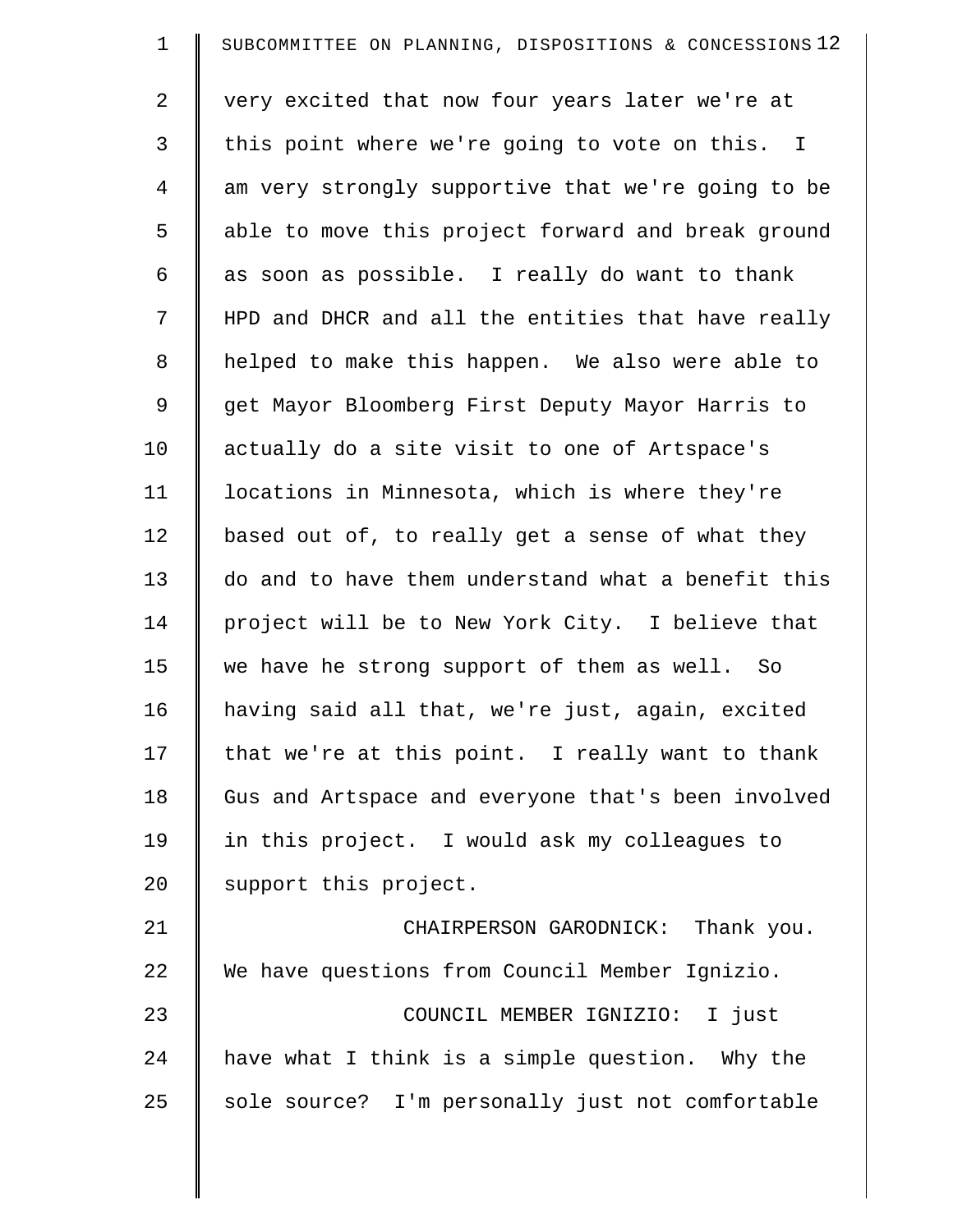| $\mathbf 1$    | SUBCOMMITTEE ON PLANNING, DISPOSITIONS & CONCESSIONS 13 |
|----------------|---------------------------------------------------------|
| $\overline{2}$ | with sole sources. I'm curious to know why.             |
| 3              | HOLLY LEICHT: HPD sole sources                          |
| $\overline{4}$ | under two conditions. One is if a developer owns        |
| 5              | an adjacent lot that we can get an assemblage and       |
| 6              | get more housing than we otherwise would get. And       |
| 7              | the second is if a developer is willing to bring a      |
| 8              | non-city subsidy source in a significant amount to      |
| 9              | a project so that we can have other sources other       |
| 10             | than the city subsidizing. In this case the             |
| 11             | developer committed to raising \$4.5 million in         |
| 12             | private funds from foundations nationwide as well       |
| 13             | as going to the state to get \$3.3 million in           |
| 14             | competitive sources from the state. So their            |
| 15             | designation, again, is contingent on that money         |
| 16             | coming into the deal.                                   |
| 17             | COUNCIL MEMBER IGNIZIO: Is that a                       |
| 18             | common practice? I know you said it's been used         |
| 19             | before. Is that a common practice? How often has        |
| 20             | HPD utilized that provision in the past?                |
| 21             | HOLLY LEICHT: For competitive?                          |
| 22             | COUNCIL MEMBER IGNIZIO: For a non-                      |
| 23             | competitive, for a sole source.                         |
| 24             | HOLLY LEICHT: You mean like for                         |
| 25             | foundation money to come in?                            |
|                |                                                         |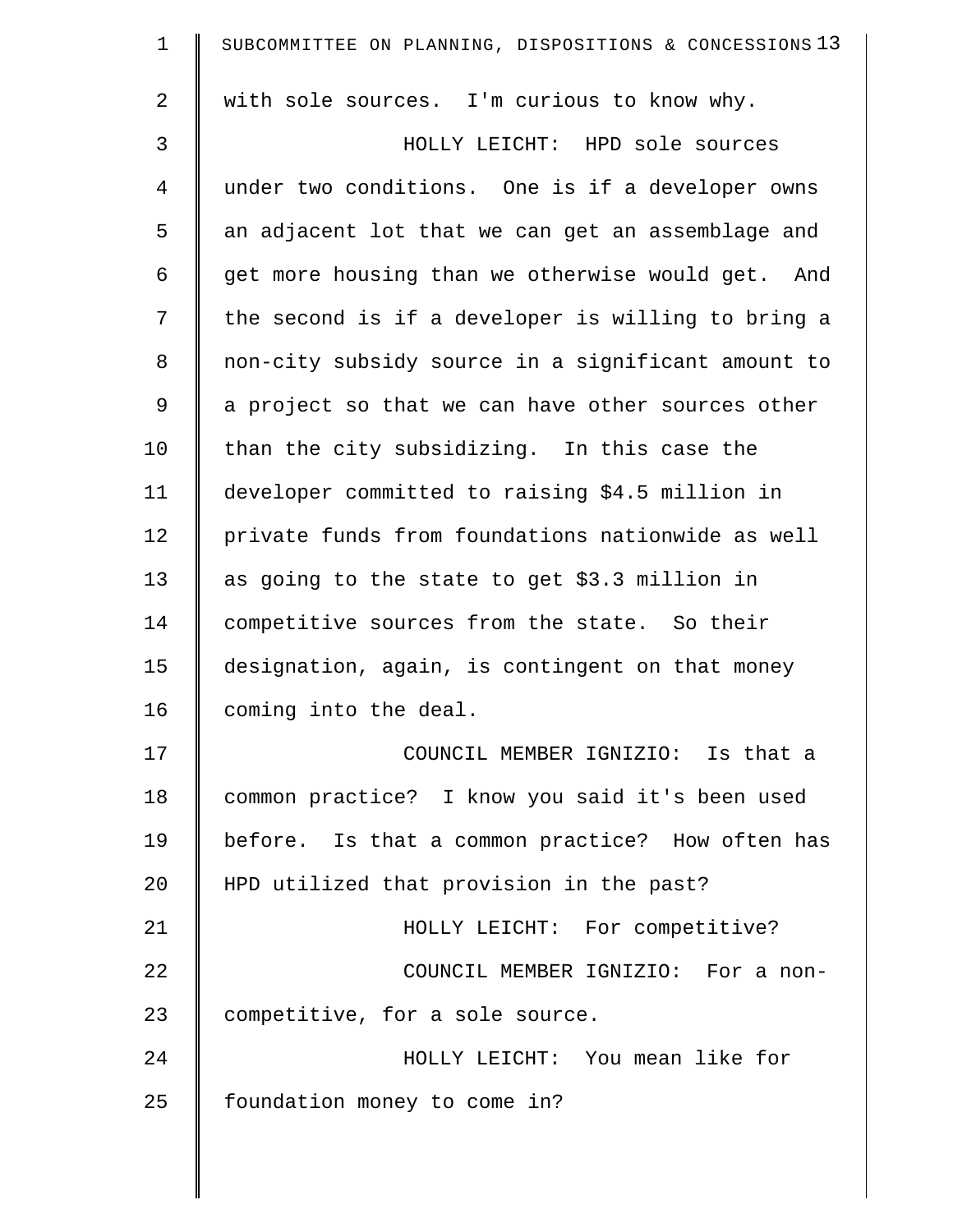| $\mathbf 1$    | SUBCOMMITTEE ON PLANNING, DISPOSITIONS & CONCESSIONS 14 |
|----------------|---------------------------------------------------------|
| $\overline{2}$ | COUNCIL MEMBER IGNIZIO: For this                        |
| 3              | exact situation. Sole sourcing with accoutrement        |
| 4              | of addition foundation money thereafter.                |
| 5              | HOLLY LEICHT: It is definitely                          |
| 6              | rare that foundation money has been the source.         |
| 7              | It's very difficult to come by foundation money,        |
| 8              | as any not-for-profit knows. So more typically          |
| 9              | the source of funding will be state money or            |
| 10             | federal money. But this was the first group that        |
| 11             | I know of that's come to us and said that they          |
| 12             | would go raise significant money from the private       |
| 13             | sector. In general our sole source is definitely        |
| 14             | no the typical way that we would do things. We do       |
| 15             | much more by competitive. This building was             |
| 16             | considered a real white elephant. It is very            |
| 17             | expensive to maintain. As I said, it was going to       |
| 18             | be demolished and is a real icon in the community       |
| 19             | and the community wanted to save it. So in this         |
| 20             | case having a group that had an idea and a              |
| 21             | commitment to the preservation was also an              |
| 22             | essential element. I think it's easier to justify       |
| 23             | in a case where you're really saving a significant      |
| 24             | building. This is an expensive process to               |
| 25             | preserve a historic building of this nature.<br>They    |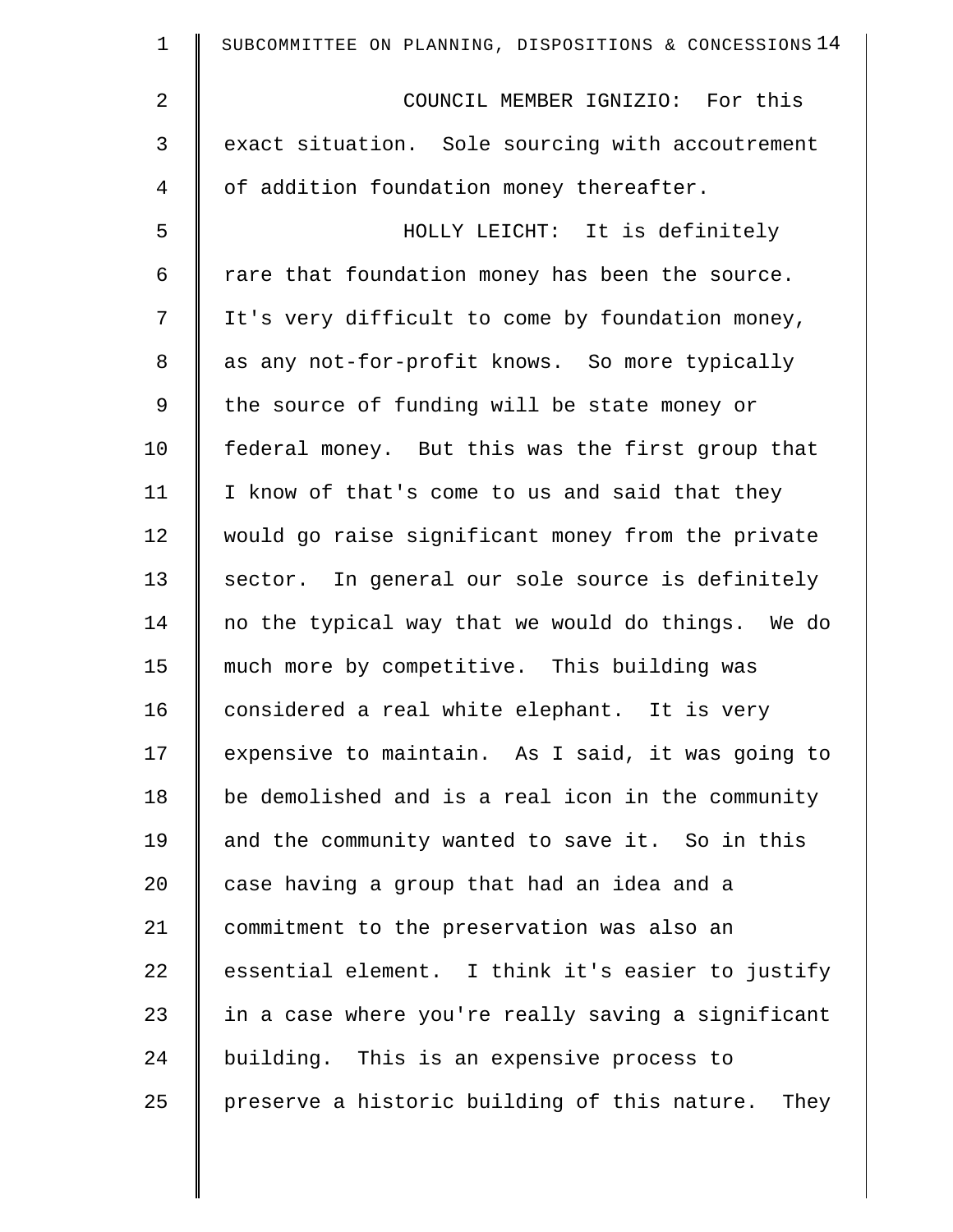| $\mathbf 1$    | SUBCOMMITTEE ON PLANNING, DISPOSITIONS & CONCESSIONS 15 |
|----------------|---------------------------------------------------------|
| $\overline{2}$ | committed to doing that.                                |
| 3              | COUNCIL MEMBER IGNIZIO: I am not                        |
| $\overline{4}$ | conveying my position either way, I'm just asking       |
| 5              | what leads us, any time the city is engaging in a       |
| 6              | sole source I think it's important to get to the        |
| 7              | root cause and why and what the benefit is to the       |
| 8              | city. So I appreciate the candid answers. Thank         |
| 9              | you.                                                    |
| 10             | HOLLY LEICHT: It's a fairly                             |
| 11             | extensive review process when a developer comes to      |
| 12             | us with a proposal. They have to bring us a             |
| 13             | design, a budget and they have to get community         |
| 14             | support all before they even walk in the door to        |
| 15             | ask for a sole source allocation. Then they go          |
| 16             | through an extensive review process of a group          |
| 17             | within HPD that reviews it and makes sure that          |
| 18             | we're really getting benefit for the sole source.       |
| 19             | COUNCIL MEMBER IGNIZIO: Thank you.                      |
| 20             | CHAIRPERSON GARODNICK: Just to add                      |
| 21             | one point on that. This is a philosophical issue        |
| 22             | here. I am going to encourage a yes vote on this        |
| 23             | project out of deference to Council Member Mark-        |
| 24             | Viverito who has been working very hard on this         |
| 25             | and to HPD of course. We struggle enough with the       |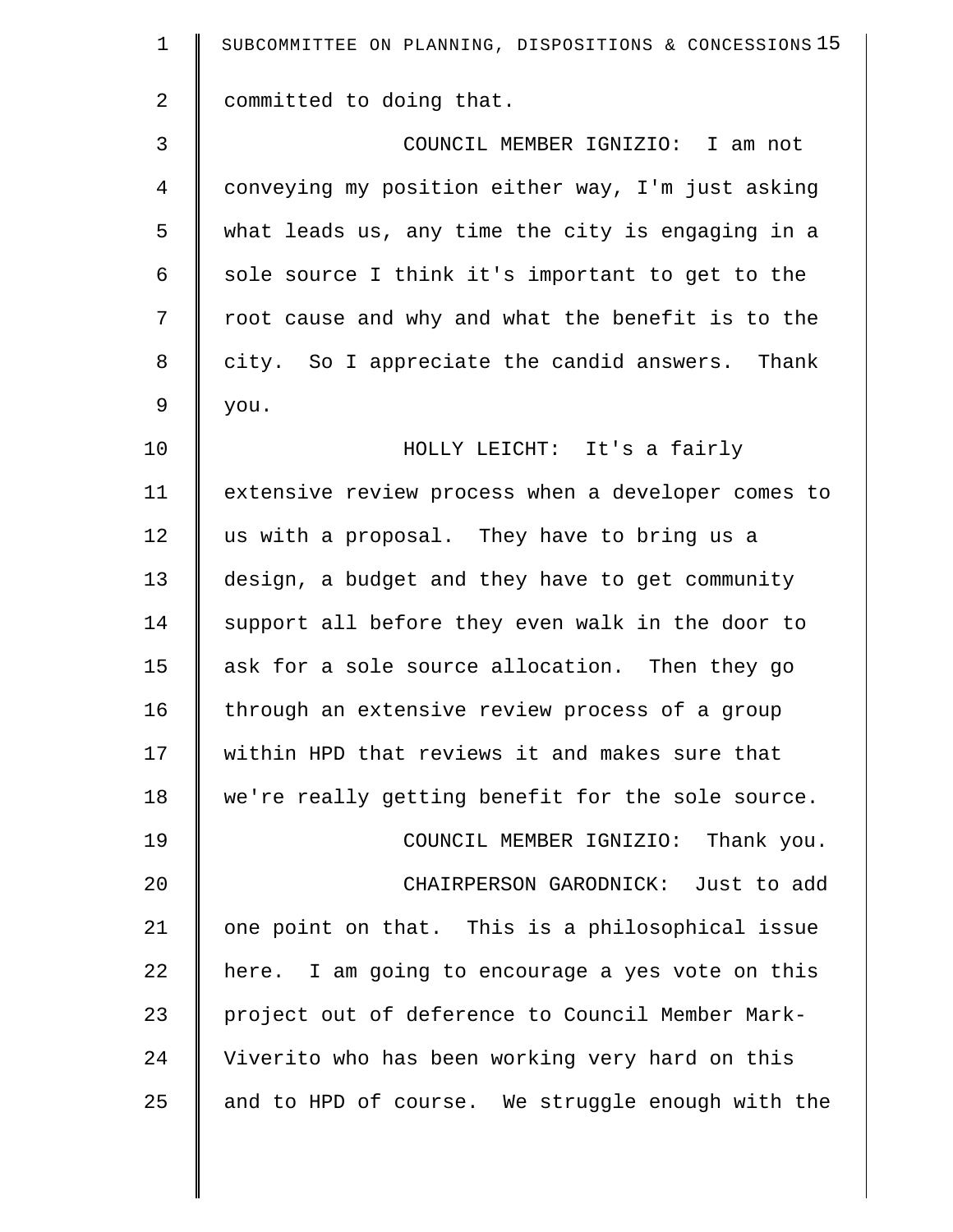| $\mathbf 1$ | SUBCOMMITTEE ON PLANNING, DISPOSITIONS & CONCESSIONS 16 |
|-------------|---------------------------------------------------------|
| 2           | factor of assemblages and somebody who has the          |
| 3           | benefit of living next to the vacant lot that's         |
| 4           | owned by the city. But when the standard is an          |
| 5           | entity that just has the ability to bring in more       |
| 6           | dollars, then it just begs the next question as to      |
| 7           | how do we know that somebody would not have been        |
| 8           | able to bring in even more dollars. That's what a       |
| 9           | competitive process would ordinarily do is to           |
| 10          | answer those questions and ensure that the city         |
| 11          | and property is getting the best possible outcome.      |
| 12          | What I would encourage is we're going to need to        |
| 13          | not take this approach beyond today without             |
| 14          | further consultation with this Committee and            |
| 15          | Council because you know that there are Committee       |
| 16          | Members here who have real concerns. This is the        |
| 17          | first one of these I think that we have seen.           |
| 18          | We've seen the assemblages and we've addressed          |
| 19          | them separately. But we're going to need to have        |
| 20          | further conversations on this because there's a         |
| 21          | lot of concern on this committee about anything         |
| 22          | which is a sole source. We understand the               |
| 23          | standards that HPD is setting. I know that you          |
| 24          | have worked very closely with the local Council         |
| 25          | Member but we just have to put you guys on notice       |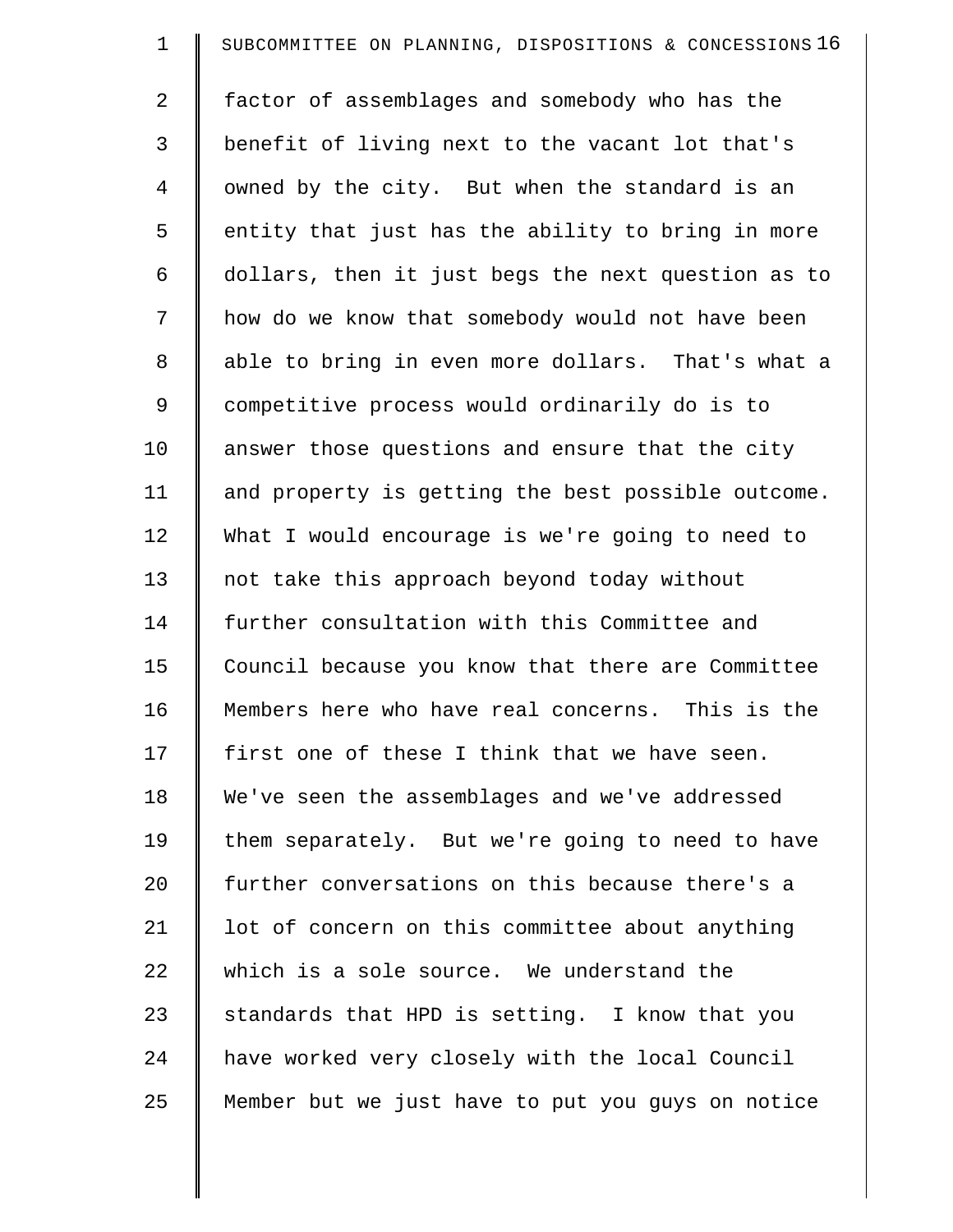| $\mathbf 1$    | SUBCOMMITTEE ON PLANNING, DISPOSITIONS & CONCESSIONS 17 |
|----------------|---------------------------------------------------------|
| $\overline{a}$ | that we have real concerns about this and that          |
| 3              | before another one of these comes before this           |
| 4              | Committee that we're going to need to have              |
| 5              | extensive conversations about it. There are             |
| 6              | people wishing to testify on the Artspace Project.      |
| 7              | I think this is Sean McClarin [phonetic].               |
| 8              | SEAN MCCLARIN: I have no further                        |
| 9              | comment.                                                |
| 10             | CHAIRPERSON GARODNICK: Nothing to                       |
| 11             | add? Thank you Mr. McClarin, you helped expedite        |
| 12             | the day. With that we will close the hearing on         |
| 13             | Land Use 1016. We are going to open the hearing         |
| 14             | on Land Use 940, a non-ULURP 20095199HAM at 1801-       |
| 15             | 05 7th Avenue in Manhattan. This is part of the         |
| 16             | TIL program. It's in the district of Council            |
| 17             | Member Dickens. We'll ask Ms. Clark to introduce        |
| 18             | this item when she's ready.                             |
| 19             | CAROL CLARK: I'm happy to. If                           |
| 20             | Victor Hernandez and Terry Arroyo would come up         |
| 21             | here that would be great. LU 940 consists of the        |
| 22             | proposed disposition of one occupied city-owned         |
| 23             | building located at 1801-05 7th Avenue through          |
| 24             | HPD's Tenant Interim Lease Program. TIL assists         |
| 25             | organized tenant associations in city-owned             |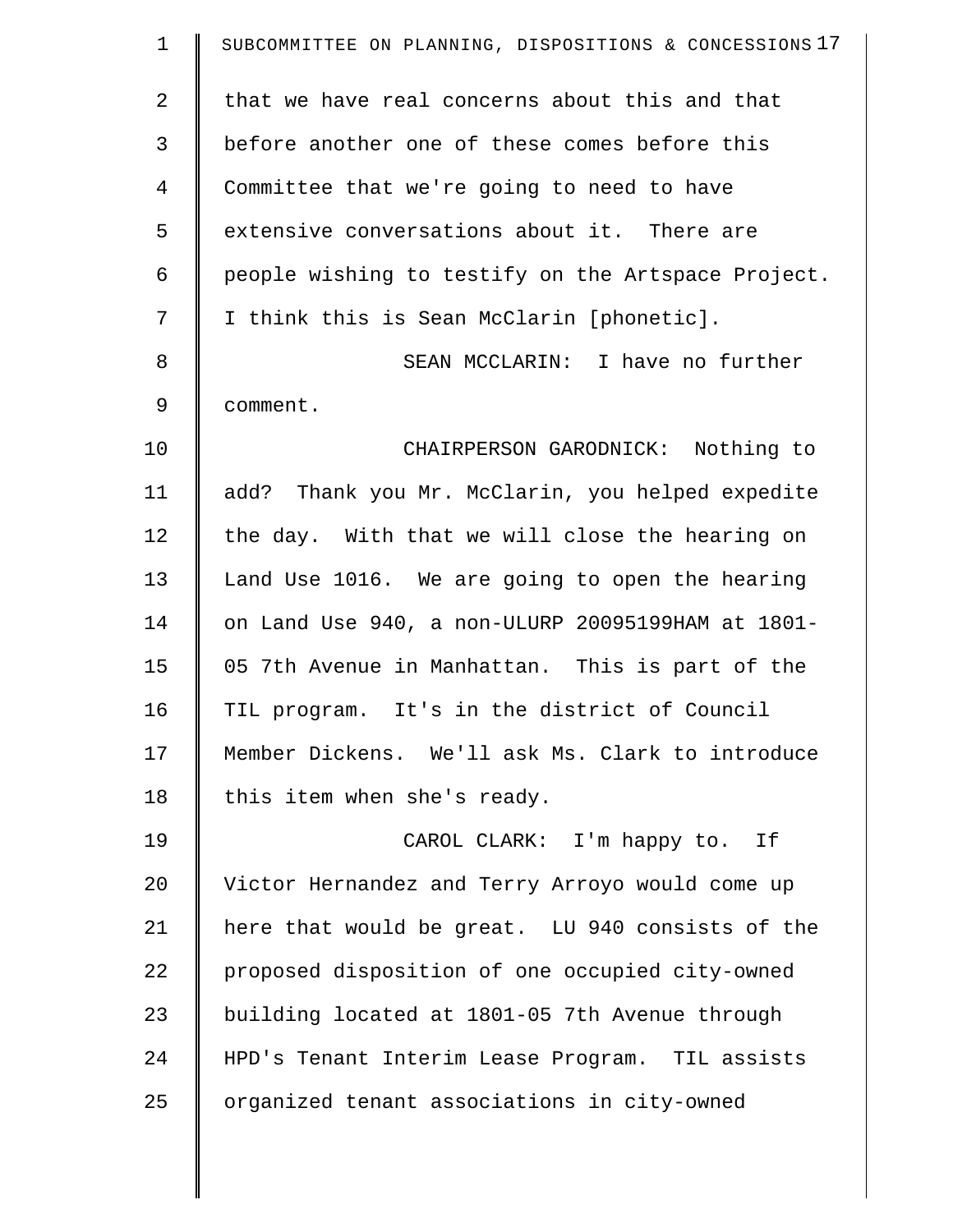| $\mathbf 1$    | SUBCOMMITTEE ON PLANNING, DISPOSITIONS & CONCESSIONS 18 |
|----------------|---------------------------------------------------------|
| $\overline{a}$ | buildings to purchase and manage low-income             |
| 3              | cooperatives. This project consists of 25               |
| $\overline{4}$ | cooperative units, which will be sold to the            |
| 5              | current tenants, each one for a price of \$250 per      |
| 6              | unit. Council Member Dickens has reviewed the           |
| 7              | situation and I think has some comments to make on      |
| 8              | it.                                                     |
| 9              | CHAIRPERSON GARODNICK: Thank you                        |
| 10             | for that. It's my understanding that she does in        |
| 11             | fact. Council Member Dickens?                           |
| 12             | COUNCIL MEMBER DICKENS: Thank you,                      |
| 13             | Mr. Chair and thank you, HPD. I want to also            |
| 14             | thank and recognize the residents of 1801 for           |
| 15             | coming down to testify in support of this. Ms.          |
| 16             | Field, Mr. Rollins, Ms. Davis, Ms. Wright, Ms.          |
| 17             | Jones, Aziza Hurston [phonetic], Hyacinth Gilsing       |
| 18             | [phonetic], Elona Ross [phonetic] and Sarah Momas       |
| 19             | [phonetic]. 1801-05 Adam Clayton Powell is a 25-        |
| 20             | unit building that is on the cusp of being              |
| 21             | completed through HPD's TIL Program. Currently,         |
| 22             | according to shareholder association president Ms.      |
| 23             | Aziza Hurston, who is here to testify on behalf of      |
| 24             | the building, 14 of those 25 units will be              |
| 25             | occupied by former residents when all are allowed       |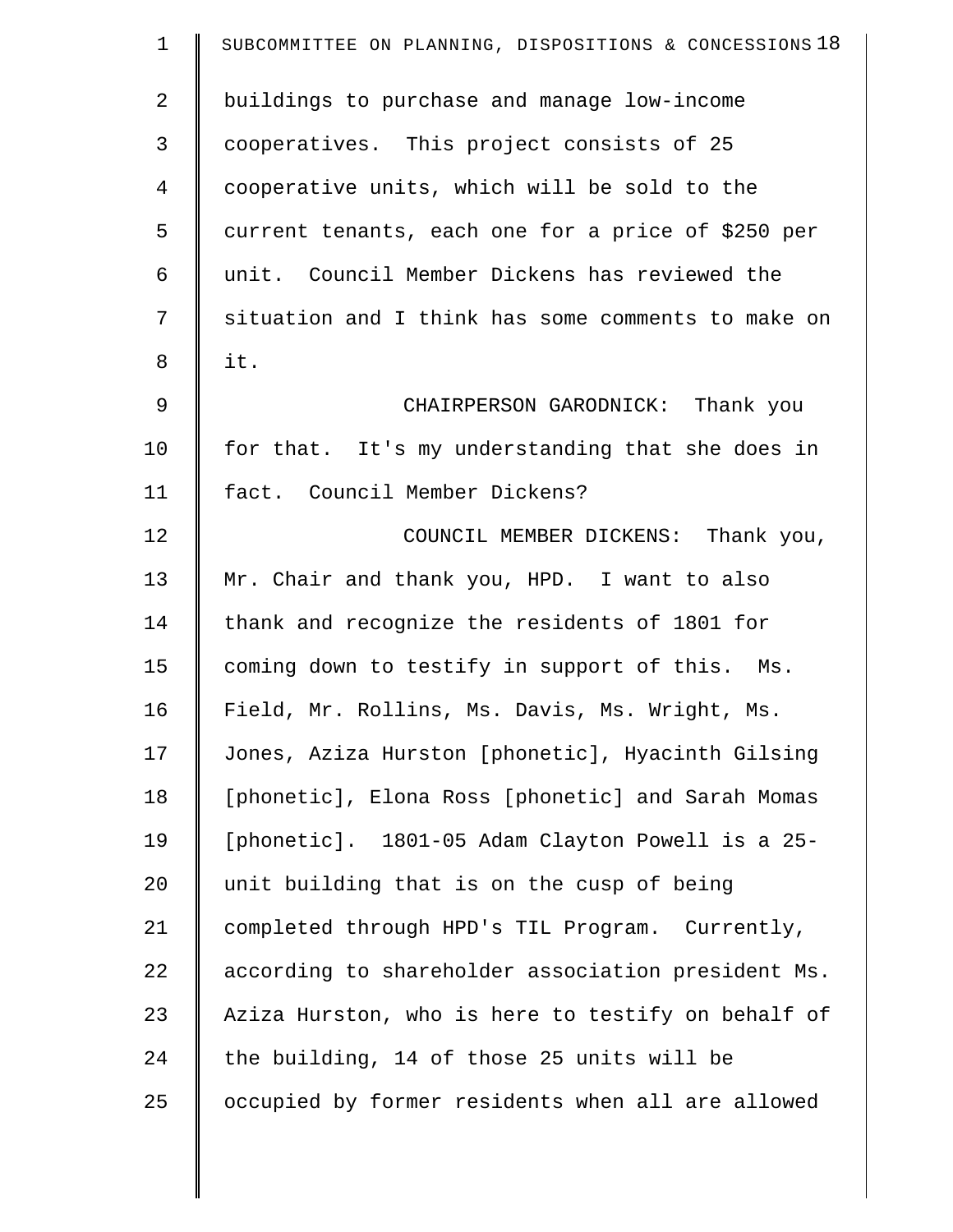| $\mathbf 1$ | SUBCOMMITTEE ON PLANNING, DISPOSITIONS & CONCESSIONS 19 |
|-------------|---------------------------------------------------------|
| 2           | to return. The building is in the last stages of        |
| 3           | rehabilitation and the tenants have not had their       |
| 4           | official walk-through of the building yet. HPD          |
| 5           | expects that this will happen within the next           |
| 6           | month. Fortunately a few members of my staff, as        |
| 7           | well as Ms. Hurston and some representatives of         |
| $\,8\,$     | HPD went to the building on March 17th for a short      |
| 9           | walk-through so that the Council and this               |
| 10          | Committee would not be passing on this project          |
| 11          | blindly. Upon completion this will be a gorgeous        |
| 12          | building throughout. Sitting at the corner of           |
| 13          | 110th Street and Adam Clayton Powell Boulevard in       |
| 14          | an area known as Harlem Gateway. Some of these          |
| 15          | apartments have views overlooking the northern end      |
| 16          | of Central Park. Most of these apartments are           |
| 17          | large with two bedrooms and with some totaling          |
| 18          | four bedrooms. Most have multiple bathrooms and         |
| 19          | large open living spaces that let in wonderful          |
| 20          | natural light and air. These spaces have been           |
| 21          | newly designed which we will get to when the            |
| 22          | residents speak themselves. However, some of the        |
| 23          | designs, particularly on Line D have been               |
| 24          | problematic. The residents and my office upon the       |
| 25          | walk-through have found that we felt that the           |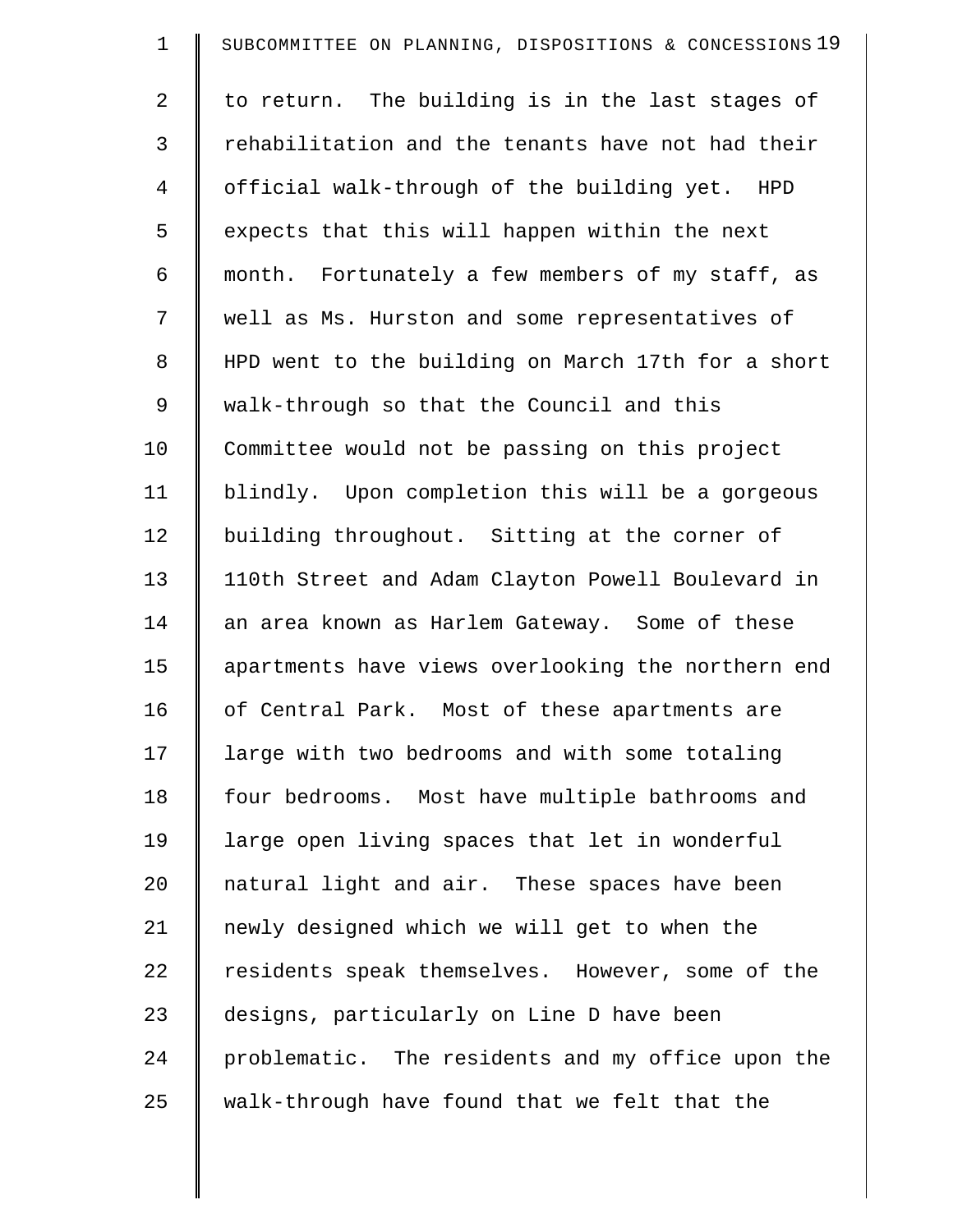| $\mathbf 1$ | SUBCOMMITTEE ON PLANNING, DISPOSITIONS & CONCESSIONS 20 |
|-------------|---------------------------------------------------------|
| 2           | space that HPD have left in the bathroom for a          |
| 3           | full tub was insufficient. HPD has committed to         |
| 4           | sending out design, architecture, construction and      |
| 5           | engineering to re-measure to ensure that a full         |
| 6           | tub will indeed be able to fit into that space.         |
| 7           | There were also some instances where the doors          |
| 8           | that previously swung one way now swing another.        |
| 9           | That might create some flow issues within the           |
| 10          | apartments. I want to repeat that overall I've          |
| 11          | had some issues with the TIL Program and the way        |
| 12          | that I felt that is has been run. I have always         |
| 13          | stated this from the very beginning. But having         |
| 14          | said that, I also support the fact that this will       |
| 15          | become home ownership that allows for                   |
| 16          | affordability in occupying it, which will prevent       |
| 17          | this location of indigenous families due to high        |
| 18          | excessive rents. At \$250 per unit for purchase         |
| 19          | price, these apartments, their size, their              |
| 20          | location, their amenities are an amazing, amazing       |
| 21          | economic investment that these future homeowners        |
| 22          | will be putting into their community and for            |
| 23          | themselves. I'm happy that they made it through         |
| 24          | this entire convoluted process that HPD and the         |
| 25          | City of New York has. I'm proud to work with them       |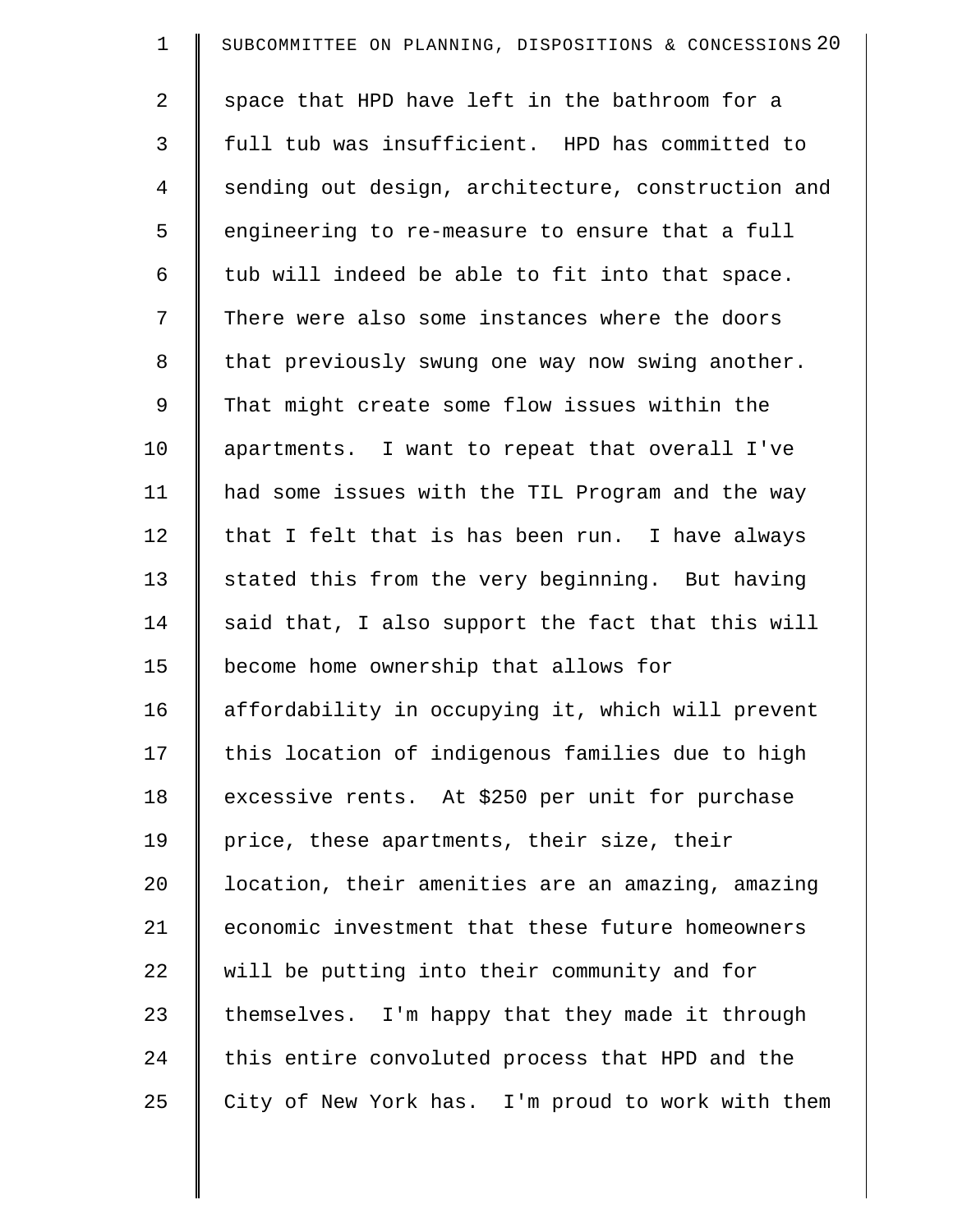| $\mathbf 1$    | SUBCOMMITTEE ON PLANNING, DISPOSITIONS & CONCESSIONS 21 |
|----------------|---------------------------------------------------------|
| $\overline{2}$ | on behalf of their new homes. Thank you.                |
| 3              | CHAIRPERSON GARODNICK: Thank you,                       |
| 4              | Council Member Dickens. We have a couple of             |
| 5              | members of the public who I believe wish to             |
| 6              | testify on Land Use 940. Please accept my sincere       |
| 7              | apologies if I do damage to your name. Ms. Aziza        |
| 8              | Hurston and Ms. Gilkean. She's not here? Okay.          |
| 9              | COUNCIL MEMBER DICKENS: Can all of                      |
| 10             | you stand up for just a moment so that the              |
| 11             | Committee can see all of you?                           |
| 12             | CHAIRPERSON GARODNICK: Folks who                        |
| 13             | are here in support of this application but not         |
| 14             | testifying, welcome. Thank you for being here           |
| 15             | today. Welcome to City Hall. Please go right            |
| 16             | ahead and introduce yourself.                           |
| 17             | AZIZA HURSTON: Thank you for                            |
| 18             | inviting us here and listening to what we have to       |
| 19             | say about this project. The average tenant in the       |
| 20             | building has been there for over 20 years. I            |
| 21             | personally have been there for 37 years. It is          |
| 22             | really a pleasure that we can see a light at the        |
| 23             | end of the tunnel that we may own our building.         |
| 24             | We have gone through the process of the                 |
| 25             | renovations, a gut renovation. So there                 |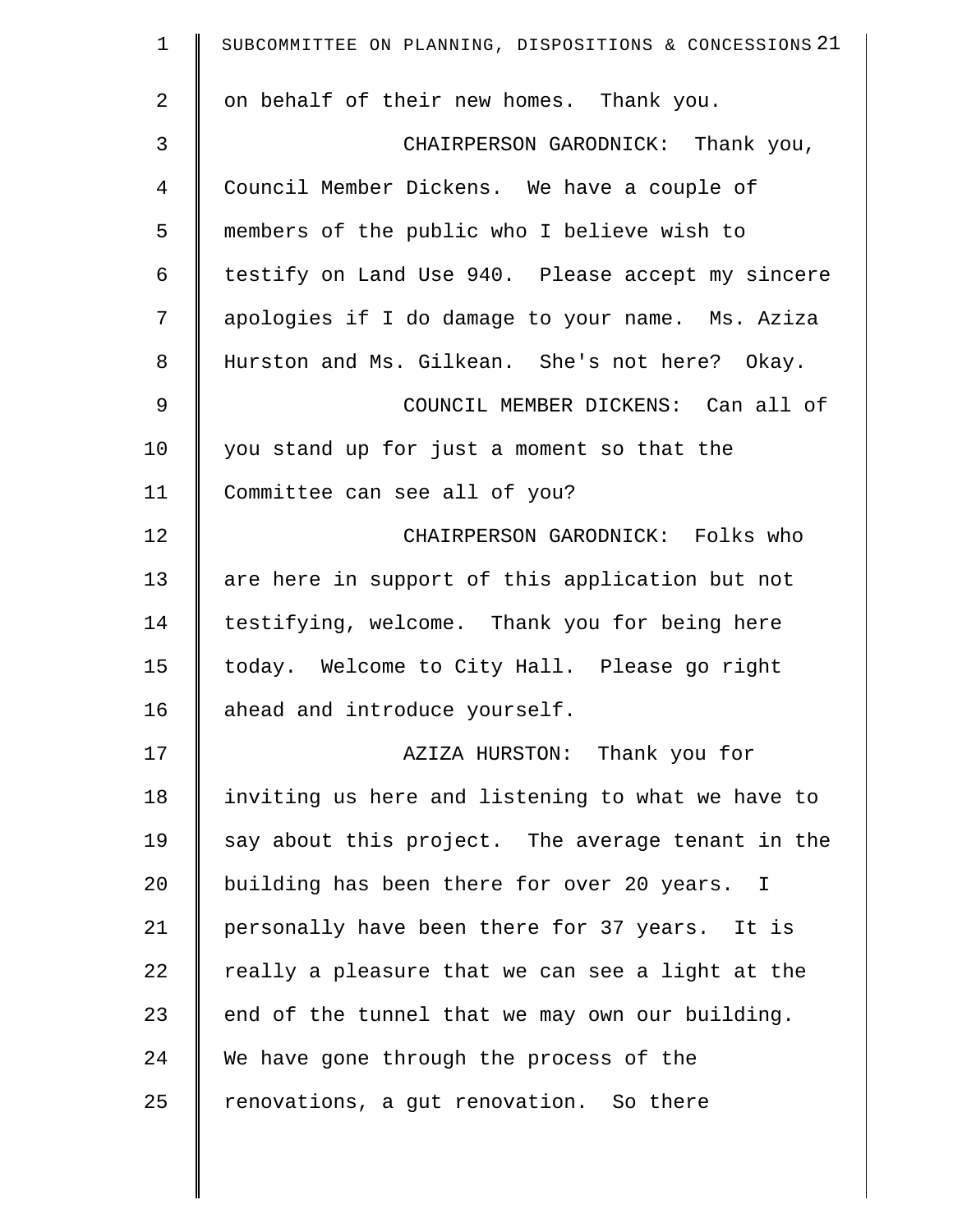| $\mathbf{1}$   | SUBCOMMITTEE ON PLANNING, DISPOSITIONS & CONCESSIONS 22        |
|----------------|----------------------------------------------------------------|
| $\overline{2}$ | definitely has been major changes that may not set             |
| 3              | with us right away. But we're sure that from                   |
| $\overline{4}$ | where we are staying out in the street and all                 |
| 5              | separated that it'll be worth it to get back into              |
| 6              | our building. We look forward to it and we're                  |
| 7              | sure that anything that has been done that is not              |
| 8              | the old building but new, that we can adjust                   |
| 9              | ourselves to it. Thank you.                                    |
| 10             | CHAIRPERSON GARODNICK: Thank you                               |
| 11             | very much. We also have Elona Ross here. Ms.                   |
| 12             | Ross? Thank you.                                               |
| 13             | ELONA ROSS: Thank you very much                                |
| 14             | for this moment to speak. I would like to second               |
| 15             | what Ms. Hurston said. Thank you so much for our               |
| 16             | chance to get back into our home. I too have                   |
| 17             | issues with the way TIL and HPD have done this.<br>$\mathbf I$ |
| 18             | am rather surprised to find that we have been                  |
| 19             | given 110 electricity instead of 220 simply                    |
| 20             | because it was less expensive for the insurance on             |
| 21             | the part of the builder, according to the HPD                  |
| 22             | person who explained the reason. I find it                     |
| 23             | amazing that we are given pressed wood cabinets                |
| 24             | when these compounds are known to cause cancer.<br>I           |
| 25             | find it somewhat amazing that in an area where                 |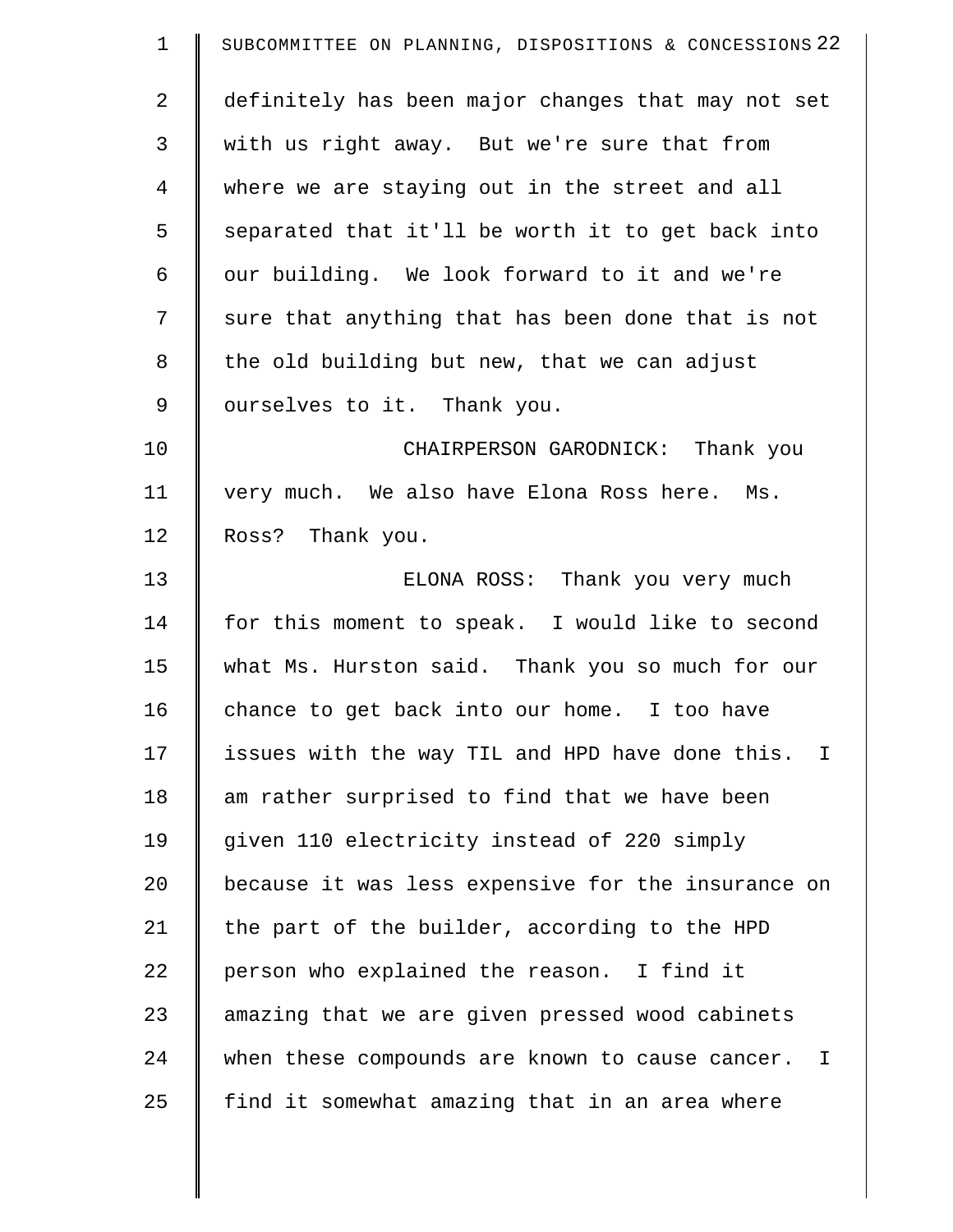| $\mathbf 1$ | SUBCOMMITTEE ON PLANNING, DISPOSITIONS & CONCESSIONS 23 |
|-------------|---------------------------------------------------------|
| 2           | there's a high population of asthmatics a steam         |
| 3           | heat system was taken out and forced air was put        |
| 4           | in instead when forced air is known to be a             |
| 5           | contributing cause to exacerbations of asthma. I        |
| 6           | find it amazing that when I brought up the issue        |
| 7           | of a roof garden, which nowadays is accepted as         |
| 8           | forward-looking construction, the developer at the      |
| 9           | point said you can't do that, it's just too             |
| 10          | expensive. In fact, what's going to be expensive        |
| 11          | is when prices of gas and oil go back to their          |
| 12          | previous levels because of the inflation that has       |
| 13          | a good chance of hitting into our system whether        |
| 14          | because of true inflationary purposes or because        |
| 15          | so much development of gas and oil has been cut         |
| 16          | out of the picture because of the recent drop in        |
| 17          | prices. One way or the other this is geared to          |
| 18          | increase the expenses on tenants who supposedly         |
| 19          | have the least way of handling it. I don't              |
| 20          | understand why HPD has been so against any kind of      |
| 21          | forward-looking environmental issues. The burden        |
| 22          | on society, the burden on the world and the burden      |
| 23          | on the tenants is simply increased by this              |
| 24          | attitude.                                               |
| 25          | CHAIRPERSON GARODNICK: Thank you                        |
|             |                                                         |

 $\parallel$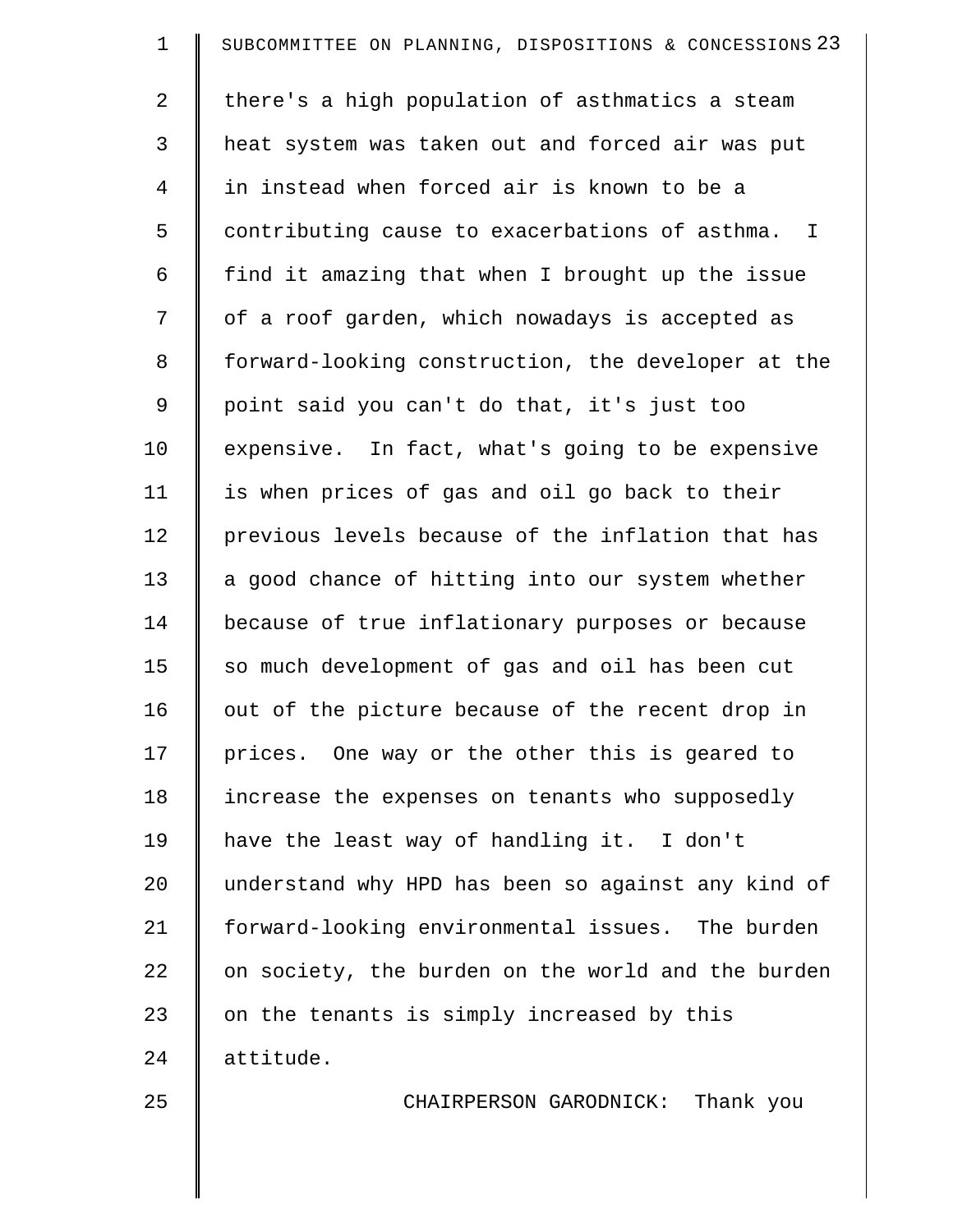| $\mathbf 1$    | SUBCOMMITTEE ON PLANNING, DISPOSITIONS & CONCESSIONS 24 |
|----------------|---------------------------------------------------------|
| $\overline{2}$ | for your testimony and thank you for your               |
| 3              | presence. Seeing that you are the last member of        |
| $\overline{4}$ | the public wishing to testify on this item, we          |
| 5              | will close the hearing on Land Use 940, non-ULURP       |
| 6              | 20095199HAM. I am going to move to the front of         |
| 7              | the agenda here. We've already had our hearing on       |
| 8              | Land Use 1009 to 1013, the related items of             |
| 9              | Gateway Estates. We've had our hearing on Land          |
| 10             | Use 109 and we're going to move now to Land Use         |
| 11             | 1026. By the way, when I said we had our hearing        |
| 12             | on Land Use 109, I meant PS 109, Land Use 1016.         |
| 13             | We're now onto Land Use 1026, the Garvey. This is       |
| 14             | Brooklyn Community Board 3, C090141HAK in the           |
| 15             | district of Council Member Vann. Ms. Clark,             |
| 16             | welcome, again.                                         |
| 17             | CAROL CLARK: Thank you, Chairman                        |
| 18             | Garodnick. As you know, I'm Carol Clark,                |
| 19             | Assistant Commissioner, HPD. To my right is Andy        |
| 20             | Cohen [phonetic] the project manager on this item.      |
| 21             | To my left is Meredith Marshall, the VP of BRP          |
| 22             | Development. LU 1026, also known as the Garvey,         |
| 23             | consists of the proposed disposition of three           |
| 24             | vacant city-owned lots located at 1598, 1600 and        |
| 25             | 1602 Fulton Street for development under HPD's          |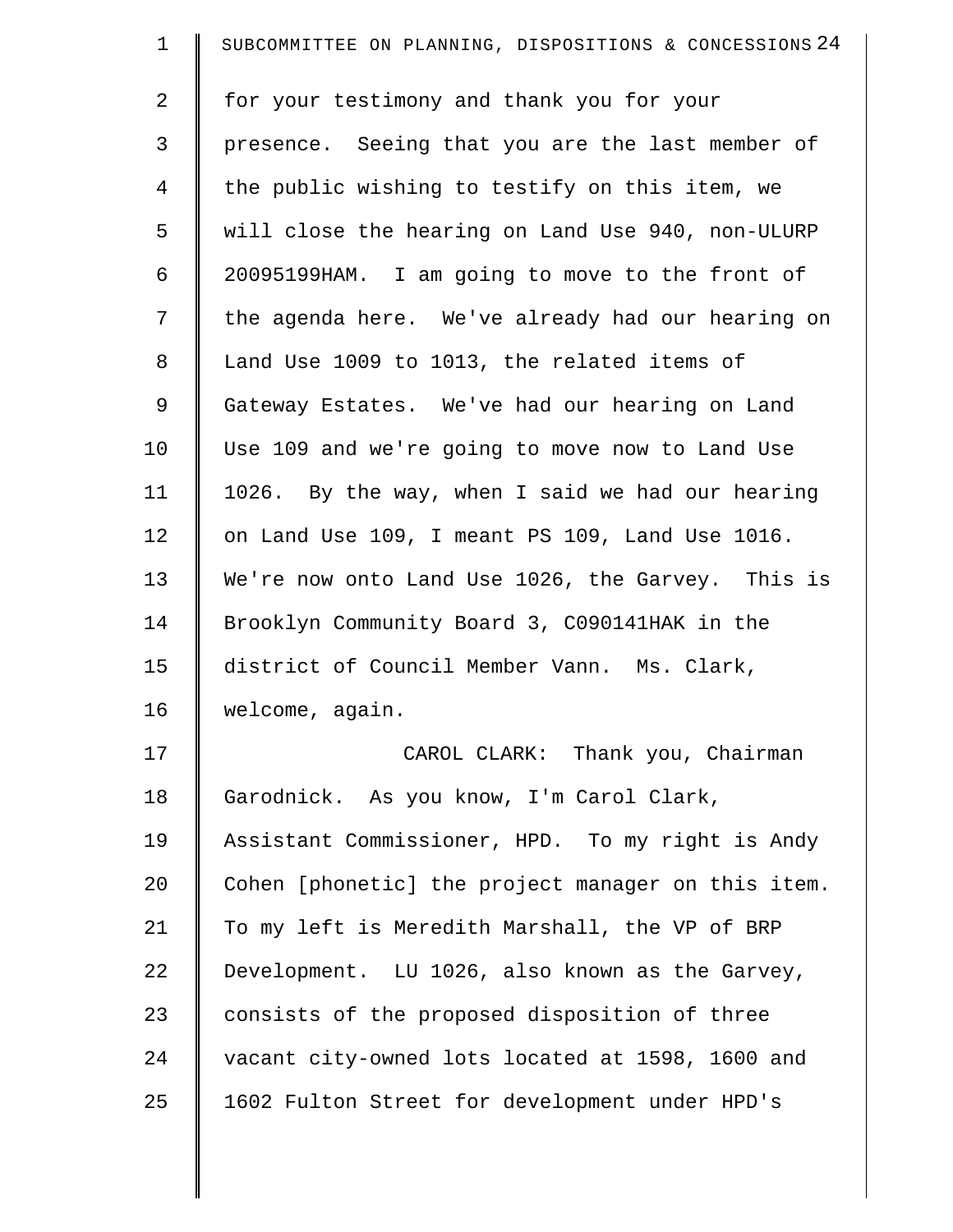| $\mathbf 1$    | SUBCOMMITTEE ON PLANNING, DISPOSITIONS & CONCESSIONS 25 |
|----------------|---------------------------------------------------------|
| $\overline{a}$ | Cornerstone Program. The proposed developer, UDC        |
| 3              | Partners, LLC, will construct one ten-story             |
| $\overline{4}$ | building on a site comprised of the three city-         |
| 5              | owned lots and three adjacent privately owned           |
| 6              | vacant lots, which comprise an assemblage. When         |
| 7              | completed, the project will provide 77 units of         |
| 8              | affordable rental housing, plus one                     |
| 9              | superintendent's unit. In addition, the project         |
| 10             | will provide approximately 2,200 square feet of         |
| 11             | commercial space, 3,300 square feet of open space       |
| 12             | and 20 parking spaces. Council Member Vann has          |
| 13             | reviewed the project and indicated his support.         |
| 14             | CHAIRPERSON GARODNICK:<br>Thank you.                    |
| 15             | This is the Cornerstone Program.                        |
| 16             | CAROL CLARK: That's right, the                          |
| 17             | Cornerstone Program.                                    |
| 18             | CHAIRPERSON GARODNICK: So just                          |
| 19             | remind me how UDC Development was selected in this      |
| 20             | process.                                                |
| 21             | CAROL CLARK: Back in August of                          |
| 22             | 2006 through the Cornerstone Program, an RFP was        |
| 23             | issued and there was a competitive process with a       |
| 24             | number of entities being reviewed that submitted        |
| 25             | materials. Criteria based on their feasibility          |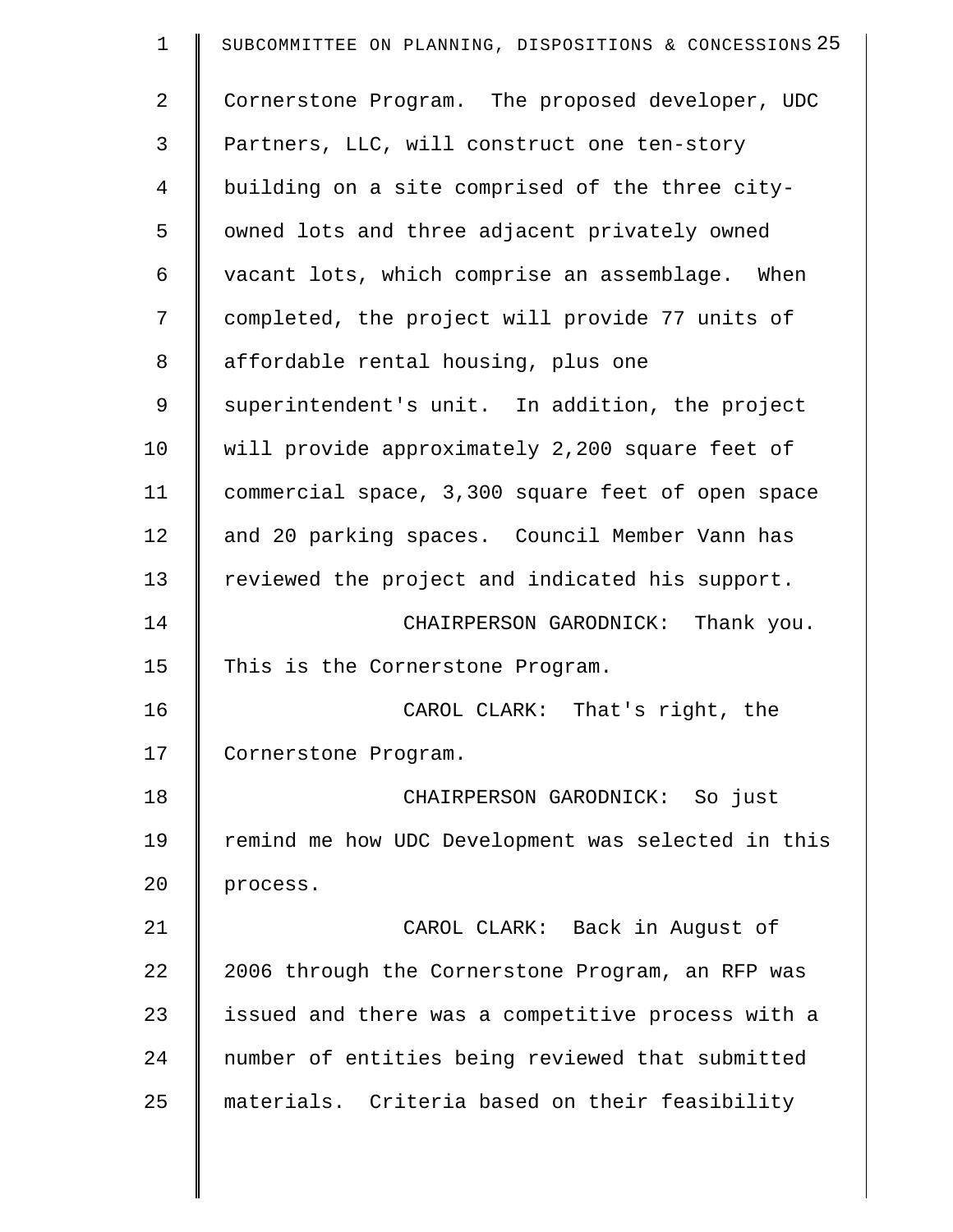| $\mathbf 1$ | SUBCOMMITTEE ON PLANNING, DISPOSITIONS & CONCESSIONS 26 |
|-------------|---------------------------------------------------------|
| 2           | and their track record in doing affordable housing      |
| 3           | projects were applied and selections were made the      |
| 4           | following spring.                                       |
| 5           | CHAIRPERSON GARODNICK: So UDC is                        |
| 6           | going to be developing a ten-story building.            |
| 7           | CAROL CLARK: That's correct.                            |
| 8           | CHAIRPERSON GARODNICK: It will use                      |
| 9           | the three vacant city lots plus three addition          |
| 10          | vacant lots, is that right?                             |
| 11          | CAROL CLARK: That's right.                              |
| 12          | CHAIRPERSON GARODNICK: And the                          |
| 13          | three addition vacant lots are owned by UDC?            |
| 14          | CAROL CLARK: By their company, a                        |
| 15          | private entity.                                         |
| 16          | CHAIRPERSON GARODNICK: So they're                       |
| 17          | going to combine all of the lots together, build a      |
| 18          | ten-story building and the ten-story building will      |
| 19          | house 78 units affordable to whom?                      |
| 20          | CAROL CLARK: For 17 units, the                          |
| 21          | income target is at 40% of AMI and 61 units are         |
| 22          | 60% of AMI.                                             |
| 23          | CHAIRPERSON GARODNICK: Thank you.                       |
| 24          | Council Member Ignizio?                                 |
| 25          | COUNCIL MEMBER IGNIZIO: The                             |
|             |                                                         |
|             |                                                         |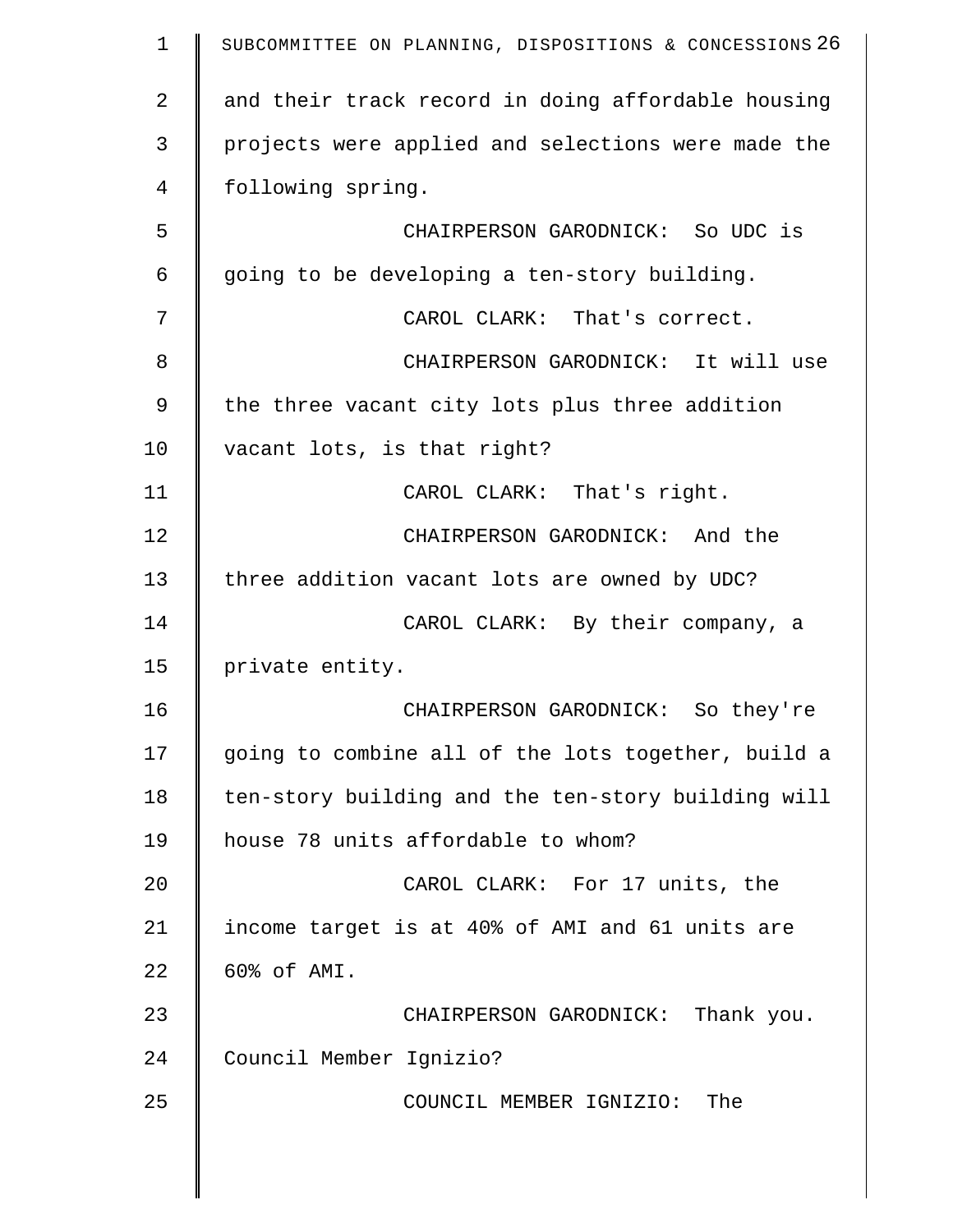| $\mathbf 1$    | SUBCOMMITTEE ON PLANNING, DISPOSITIONS & CONCESSIONS 27 |
|----------------|---------------------------------------------------------|
| $\overline{2}$ | company owns the other properties?                      |
| 3              | MEREDITH MARSHALL: Yes.                                 |
| 4              | COUNCIL MEMBER IGNIZIO: How did                         |
| 5              | you know that you were going to get the bid? Did        |
| 6              | you purchase the properties afterwards?                 |
| 7              | MEREDITH MARSHALL: We purchased                         |
| 8              | the properties after. I'm Meredith Marshall. I'm        |
| 9              | President. You said vice president I think.             |
| 10             | Well, I could be vice president, I have another         |
| 11             | partner. I'm with BRP Development.                      |
| 12             | COUNCIL MEMBER IGNIZIO: You can be                      |
| 13             | president for all I care.                               |
| 14             | MEREDITH MARSHALL: I have a 50/50                       |
| 15             | partner and we switch from company to company. We       |
| 16             | submitted our RFP back in 2005 for the Cornerstone      |
| 17             | four selection. We won Cornerstone three in             |
| 18             | Harlem previously. We had our eye on the adjacent       |
| 19             | lots that were under developed. So when we were         |
| 20             | selected, we purchased the lots. We had an option       |
| 21             | on the lots, but when we were selected as the           |
| 22             | developer we purchased the three private lots. So       |
| 23             | it wasn't single sourced.                               |
| 24             | COUNCIL MEMBER IGNIZIO: I                               |
| 25             | understand. I'm just trying to sort it out in my        |
|                |                                                         |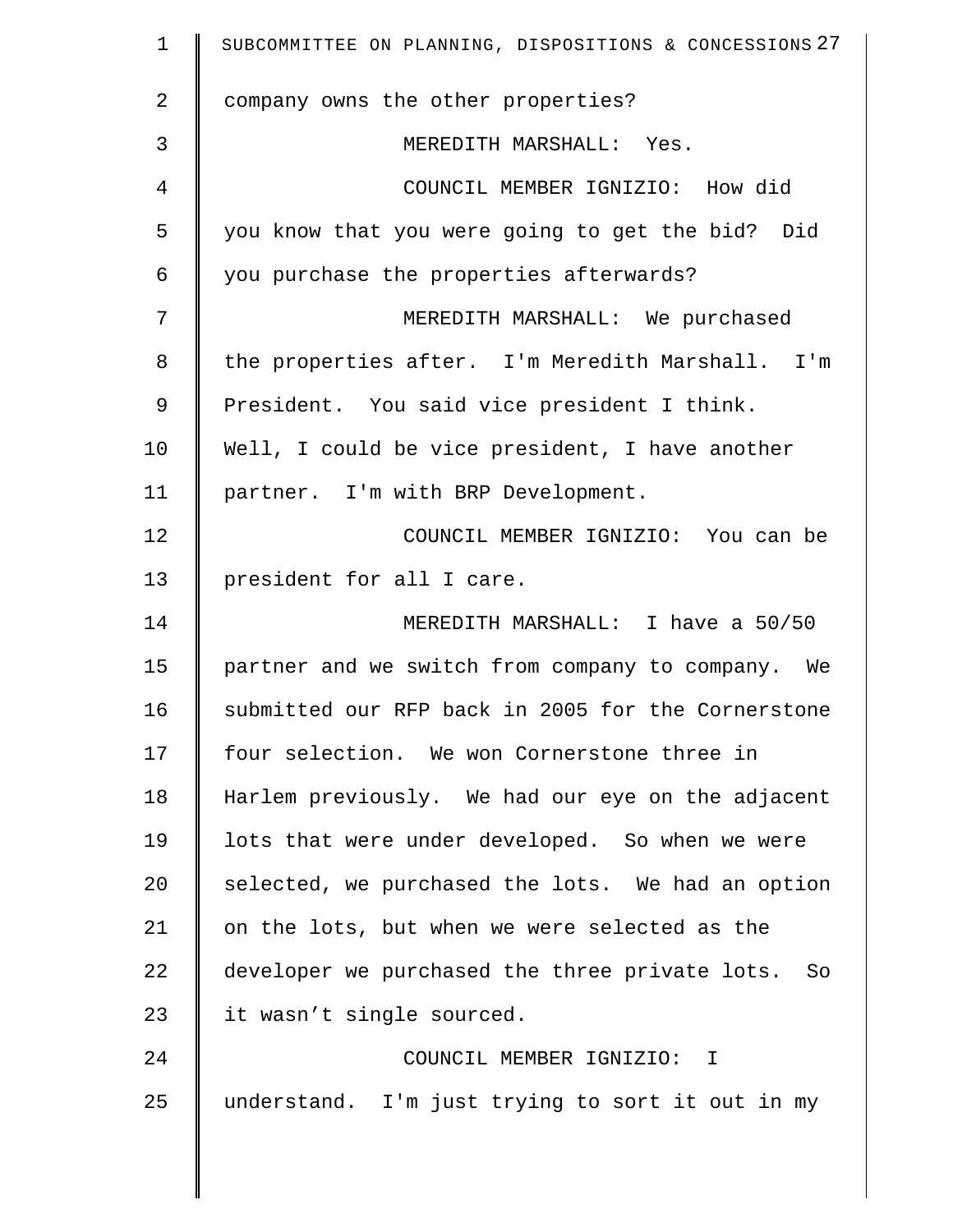| $\mathbf 1$    | SUBCOMMITTEE ON PLANNING, DISPOSITIONS & CONCESSIONS 28 |
|----------------|---------------------------------------------------------|
| 2              | head. So you had options on this property?              |
| 3              | MEREDITH MARSHALL: We had options                       |
| $\overline{4}$ | on the three vacant lots. For the RFP, it was for       |
| 5              | 15 units, which we think is not the best use of         |
| 6              | the land. So there were private vacant lots             |
| 7              | adjacent to HPD lots. We spoke to HPD about it.         |
| 8              | We tried to single source. It would be more             |
| 9              | efficient to do that in this case. It didn't            |
| 10             | work. So we applied for the RFP, had an option on       |
| 11             | the three lots. We won the RFP and then we              |
| 12             | acquired the three lots. So now we're building 78       |
| 13             | units of affordable housing, which is a much            |
| 14             | better plan.                                            |
| 15             | COUNCIL MEMBER IGNIZIO:                                 |
| 16             | Understood, sir. I just wanted to clear it in my        |
| 17             | head and clear it with this committee. Fair             |
| 18             | enough. Thank you very much. Mr. Chairman, sorry        |
| 19             | for taking the committee's time. I just thought         |
| 20             | we needed to make that clear.                           |
| 21             | CHAIRPERSON GARODNICK: Quite all                        |
| 22             | right, and thank you for the clarity. Seeing            |
| 23             | nobody else wishing to testify on Land Use 1026,        |
| 24             | the Garvey, C090141HAK, we'll close the hearing on      |
| 25             | that item and open the hearing on Land Use 1027,        |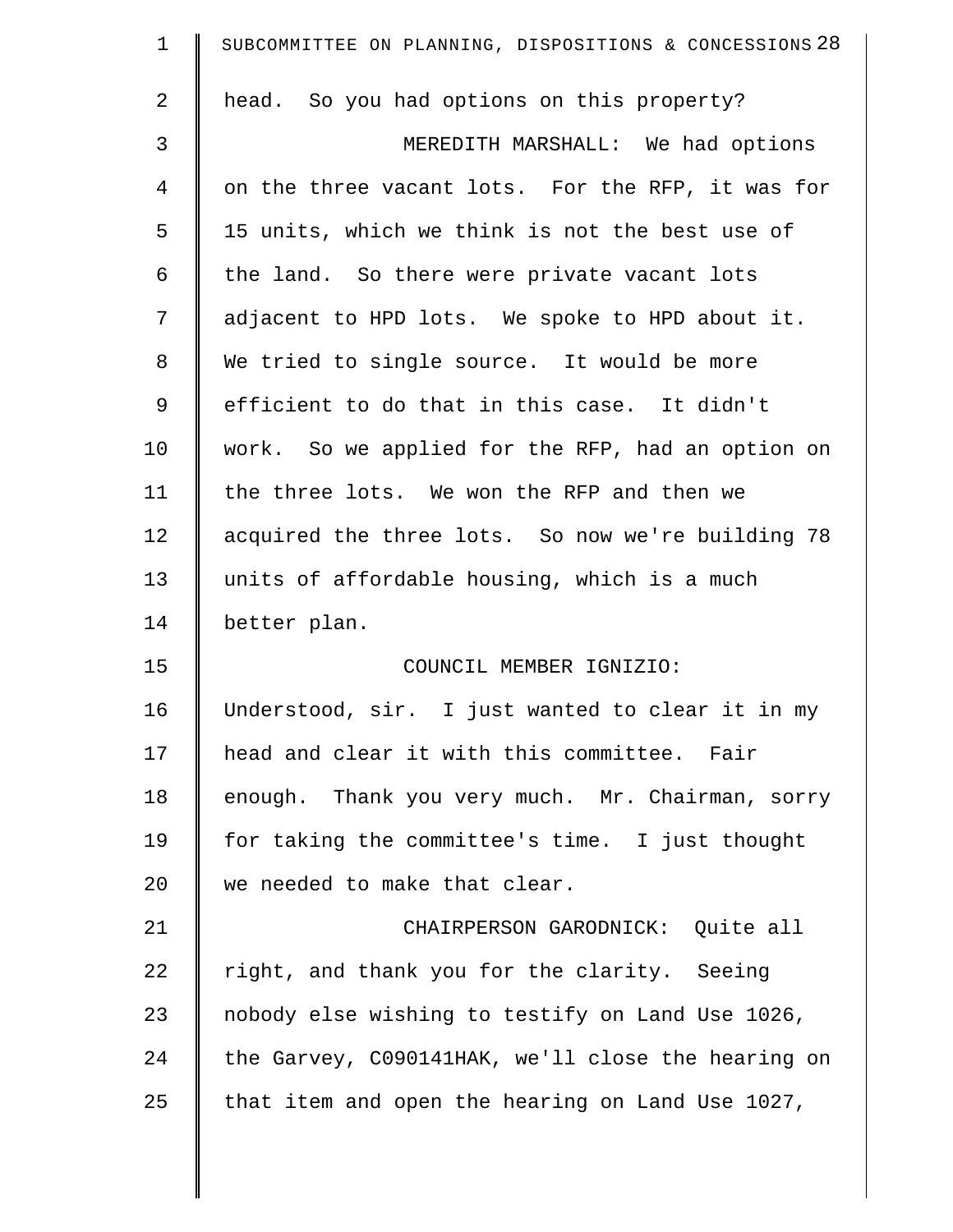| $\mathbf 1$ | SUBCOMMITTEE ON PLANNING, DISPOSITIONS & CONCESSIONS 29 |
|-------------|---------------------------------------------------------|
| 2           | known as the Bradford, Brooklyn Community Board 3,      |
| 3           | C090142HAK. Ms. Clark?                                  |
| 4           | CAROL CLARK: Carol Clark,                               |
| 5           | Assistant Commissioner, HPD, joined by Andy Cohen,      |
| 6           | Project Manager and Meredith Marshall, President        |
| 7           | of BRP Development. LU 1027, known as the               |
| 8           | Bradford, consists of the proposed disposition of       |
| 9           | six city-owned lots located at 1560 and 1568            |
| 10          | through 1576 Fulton Street. The proposed develop,       |
| 11          | UDC Partners, LLC, will construct one nine-story        |
| 12          | building on a site comprised of the six city-owned      |
| 13          | lots and four adjacent privately held lots which        |
| 14          | comprise an assemblage. When completed, the             |
| 15          | project will provide 96 units of affordable rental      |
| 16          | housing plus one superintendent's unit. In              |
| 17          | addition, approximately 9,700 square feet of            |
| 18          | commercial space will be developed and along with       |
| 19          | about 5,000 square feet of open space and 32            |
| 20          | spaces of below grade parking in a parking garage.      |
| 21          | Council Member Vann has reviewed the project and        |
| 22          | indicated his support.                                  |
| 23          | CHAIRPERSON GARODNICK: If you                           |
| 24          | don't mind, go ahead and answer the questions that      |
| 25          | Council Member Ignizio and I are going to ask you       |
|             |                                                         |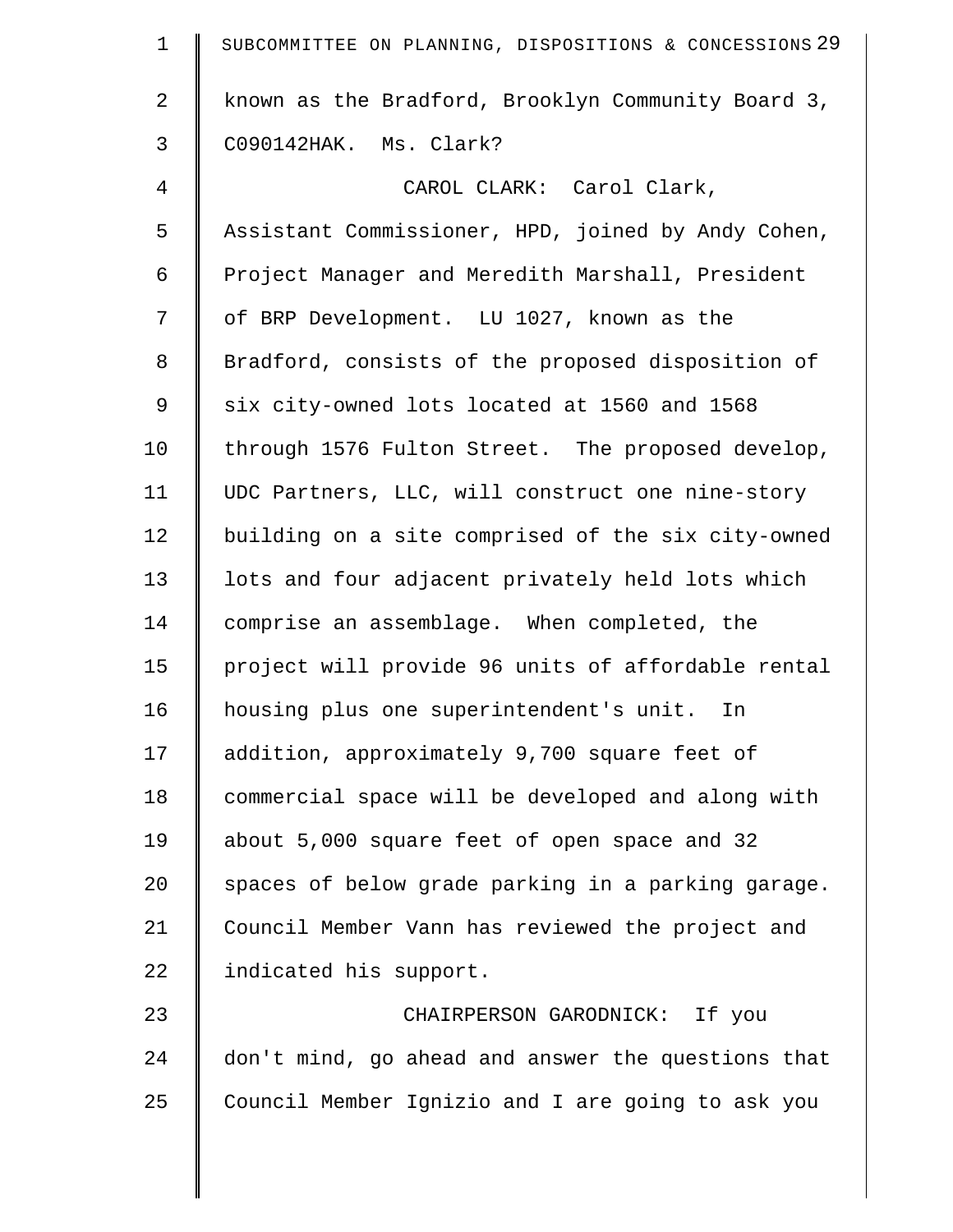| $\mathbf 1$ | SUBCOMMITTEE ON PLANNING, DISPOSITIONS & CONCESSIONS 30 |
|-------------|---------------------------------------------------------|
| 2           | on the subject of what happened when in terms of        |
| 3           | the acquisition of the lots and the competitive         |
| 4           | nature of the application here.                         |
| 5           | CAROL CLARK: I would actually                           |
| 6           | defer to Mr. Marshall, who I think can answer it.       |
| 7           | CHAIRPERSON GARODNICK: Start with                       |
| 8           | the first thing that you answered the last time.        |
| 9           | CAROL CLARK: The 20 units that are                      |
| 10          | in the estimated income target--                        |
| 11          | CHAIRPERSON GARODNICK:                                  |
| 12          | [interposing] No. The first question is was there       |
| 13          | a competitive process for selecting UDC                 |
| 14          | Development?                                            |
| 15          | CAROL CLARK: This is an                                 |
| 16          | inclusionary project that is linked to the              |
| 17          | adjacent Garvey. So the Garvey and the Bradford         |
| 18          | go together. There was a competitive process, as        |
| 19          | you know, through Cornerstone for the Garvey.<br>But    |
| 20          | this is a linked project and they're both in            |
| 21          | Council Member Vann's district, but they were           |
| 22          | linked together. It's yet another iteration of          |
| 23          | what we continue to explore in terms of all the         |
| 24          | different manifestations of affordable housing in       |
| 25          | New York City and what we bring to this committee.      |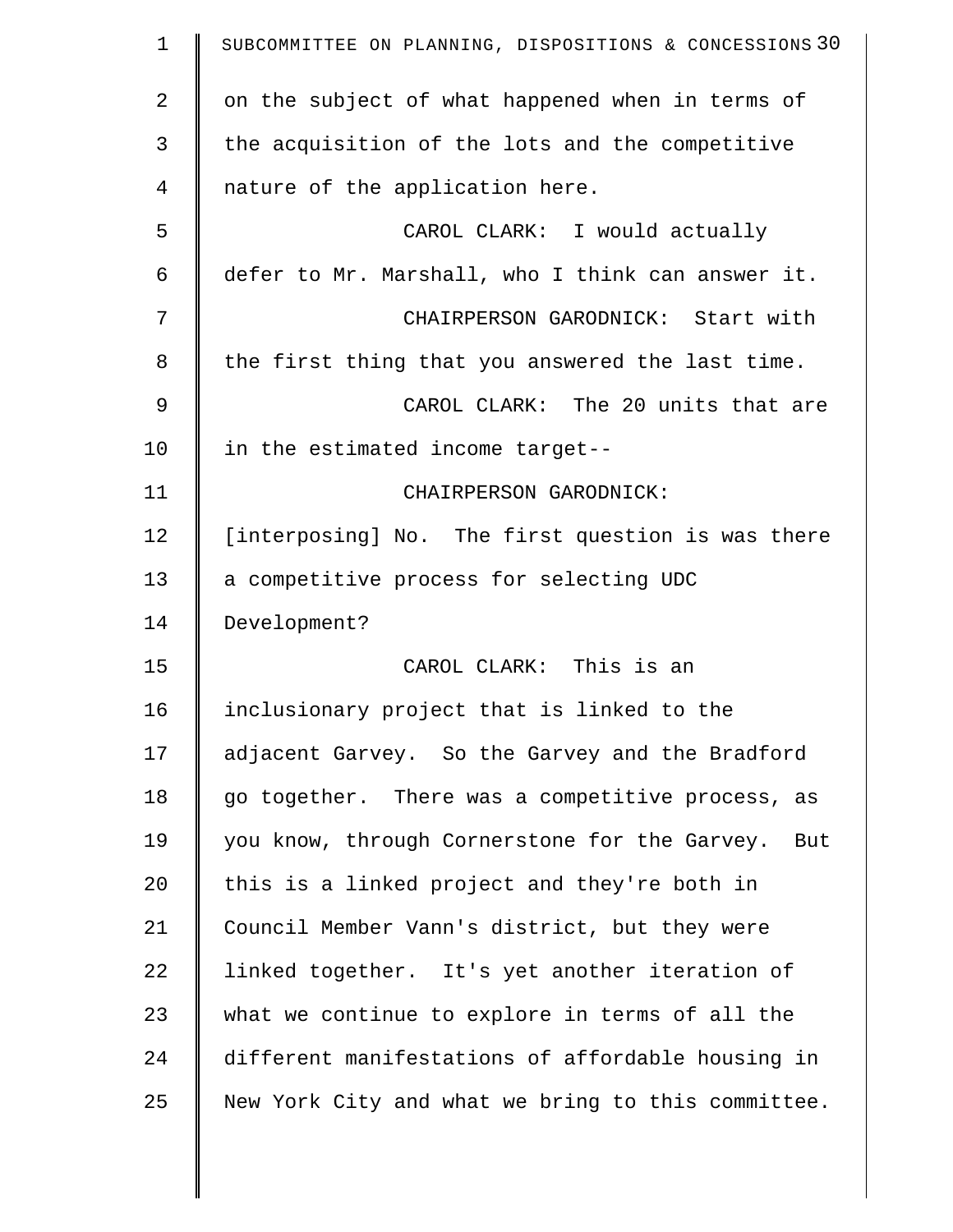| $\mathbf 1$ | SUBCOMMITTEE ON PLANNING, DISPOSITIONS & CONCESSIONS 31 |
|-------------|---------------------------------------------------------|
| 2           | CHAIRPERSON GARODNICK: So UDC was                       |
| 3           | selected for the Garvey in connection with that         |
| 4           | competitive process as described before.                |
| 5           | CAROL CLARK: That's correct.                            |
| 6           | CHAIRPERSON GARODNICK: So then                          |
| 7           | explain to us exactly what's happening here.            |
| 8           | We're talking about the disposition of six city-        |
| 9           | owned lots combined with another four privately         |
| 10          | owned lots. These are separate city lots and            |
| 11          | separate private lots from the first ones we            |
| 12          | talked about.                                           |
| 13          | MEREDITH MARSHALL: Yes. This was                        |
| 14          | a more complicated site. We had six city-owned          |
| 15          | lots interspersed between four privately owned          |
| 16          | lots. So to get the highest and best use, we had        |
| 17          | to buy the private lots. Obviously we didn't want       |
| 18          | to buy the private lots unless we were designated       |
| 19          | as the developer for the city-owned lots.               |
| 20          | Initially these lots were designated for the            |
| 21          | HomeWorks Program, which would consist of a             |
| 22          | rehabilitation. These are three-story buildings.        |
| 23          | So you would have two residential units above a         |
| 24          | commercial unit. That would mean 18 units.              |
| 25          | Twelve housing units and six interspersed               |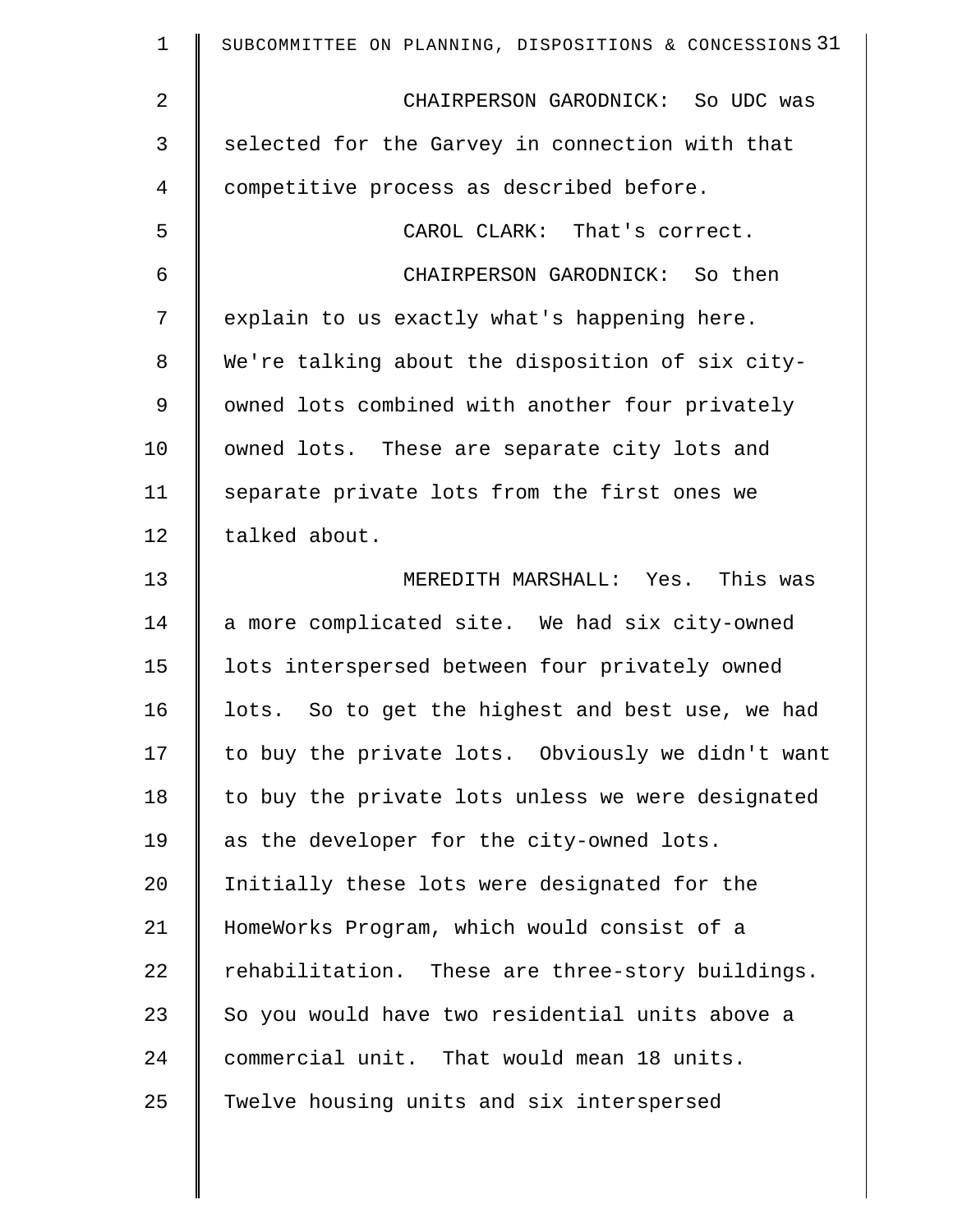| $\mathbf 1$    | SUBCOMMITTEE ON PLANNING, DISPOSITIONS & CONCESSIONS 32 |
|----------------|---------------------------------------------------------|
| $\overline{2}$ | commercial units. Well, if we purchased the four        |
| 3              | adjacent properties we can build a much larger          |
| 4              | structure, having about 96 units, 10,000 square         |
| 5              | feet of retail space and underground parking.           |
| 6              | This building will be the first cogeneration            |
| 7              | heating plant in Bedford Stuyvesant. It will be a       |
| 8              | Silver Lead project reducing the energy costs           |
| 9              | about 40% to the residents. So it's a                   |
| 10             | groundbreaking project in Bedford Stuyvesant.           |
| 11             | It's taking advantage of the inclusionary housing       |
| 12             | that HPD and City Planning enacted in October of        |
| 13             | 2007.                                                   |
| 14             | CHAIRPERSON GARODNICK: Thanks. I                        |
| 15             | just don't understand the connection between the        |
| 16             | Bradford and the Garvey. I understand this is a         |
| 17             | stand-alone.                                            |
| 18             | MEREDITH MARSHALL: Because it's                         |
| 19             | inclusionary housing we can use the affordability       |
| 20             | at the Garvey to build more housing on both sites,      |
| 21             | the Garvey and the Bradford. Essentially, if you        |
| 22             | have 20% of the square footage below 80% of AMI         |
| 23             | you can build a larger footprint.                       |
| 24             | CHAIRPERSON GARODNICK: So what is                       |
| 25             | the affordability parameters for the Bradford?          |
|                |                                                         |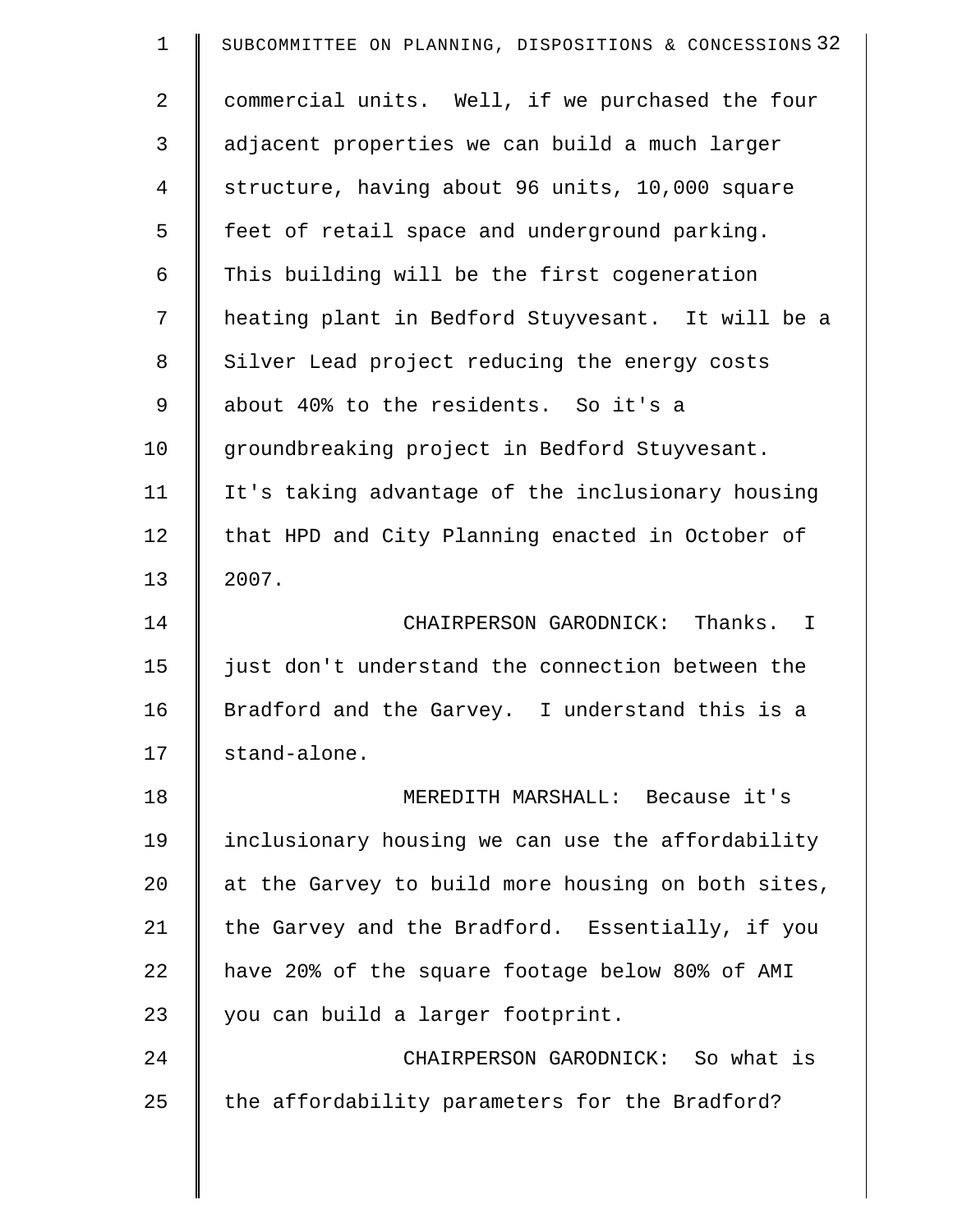| $\mathbf 1$    | SUBCOMMITTEE ON PLANNING, DISPOSITIONS & CONCESSIONS 33 |
|----------------|---------------------------------------------------------|
| $\overline{2}$ | MEREDITH MARSHALL: It's 20% of                          |
| 3              | units up to 80% of AMI and the balance will be          |
| 4              | below 130% of AMI. Now, the Bradford could have         |
| 5              | been a full market rate project. We have not-for-       |
| 6              | profit partners in the community. We're part of         |
| 7              | the community. My family lived in Bedford               |
| 8              | Stuyvesant for 100 years. We decided to make this       |
| $\mathsf 9$    | project an affordable project voluntarily.              |
| 10             | CHAIRPERSON GARODNICK: Thank you.                       |
| 11             | Seeing no members of the public wishing to testify      |
| 12             | on this item, Land Use 1027, the hearing is now         |
| 13             | closed for this project in Brooklyn Community           |
| 14             | Board 3, C090142HAK. The next item is Land Use          |
| 15             | 1027, the Lower East Side Girl's Club, Manhattan        |
| 16             | Community Board 3, N090252HAM, in the district of       |
| 17             | Council Member Rosie Mendez, who is here joining        |
| 18             | us. We're delighted she's here. Ms. Clark?              |
| 19             | CAROL CLARK: I can give the                             |
| 20             | introduction and the other people can come up and       |
| 21             | sit by me at the table. The people who will be          |
| 22             | joining are the Lower East Side Girl's Club of New      |
| 23             | York. Lyn Pentecost is the Executive Director and       |
| 24             | Katherine DeFoyd is also with her. The                  |
| 25             | architecture is Christina Waring, who is carrying       |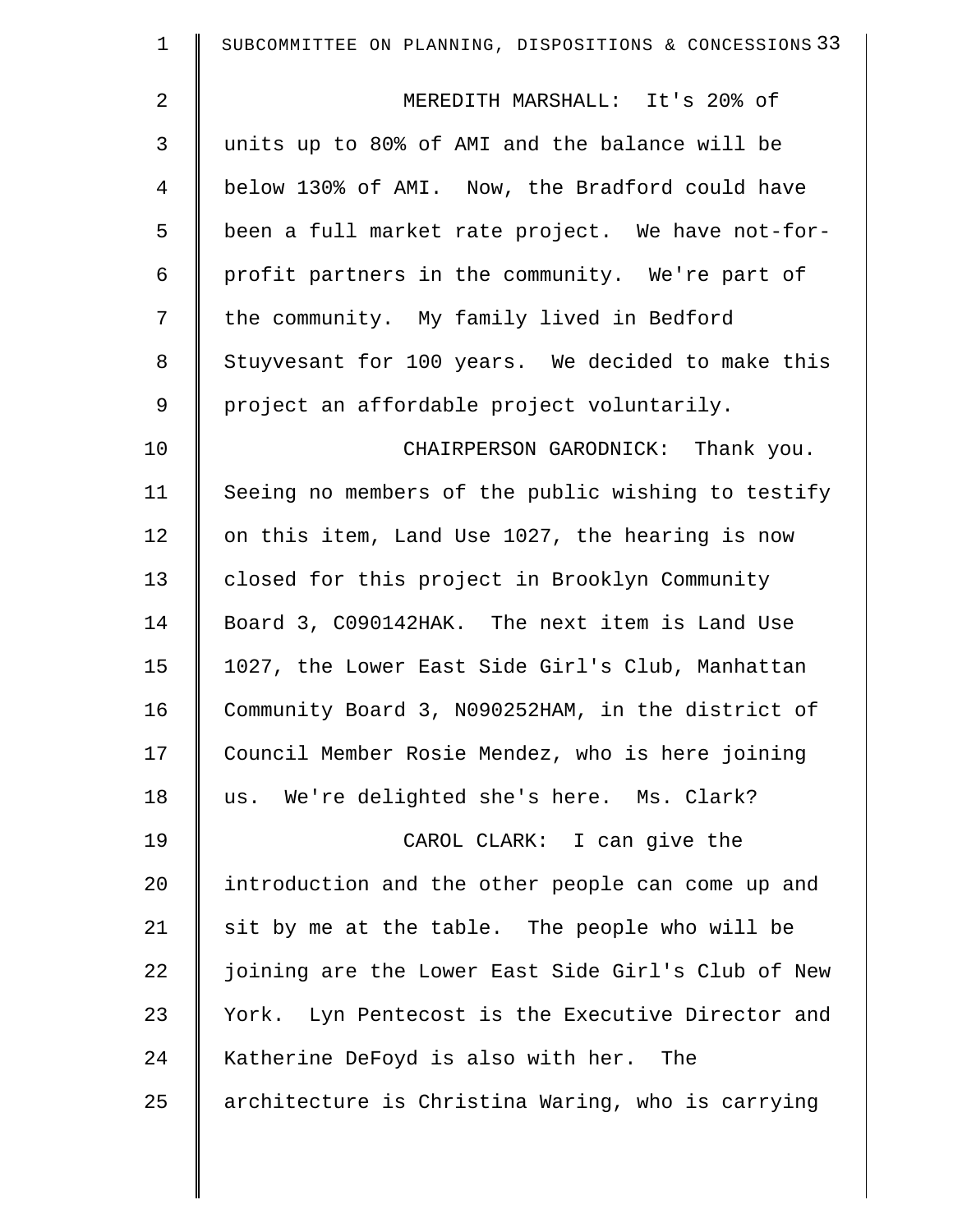| $\mathbf 1$ | SUBCOMMITTEE ON PLANNING, DISPOSITIONS & CONCESSIONS 34 |
|-------------|---------------------------------------------------------|
| 2           | the rendering. We have someone from The Dermot          |
| 3           | Company, Drew Spitler, who is also here with us.        |
| 4           | So LU 1027, known as the Lower East Side Girl's         |
| 5           | Club Apartments consists of the proposed                |
| 6           | disposition of six vacant city-owned lots located       |
| 7           | at 400-402 East 8th Street, 279 East 7th Street         |
| 8           | and 97-103 Avenue D for development under HPD's         |
| 9           | multifamily new construction program. The               |
| 10          | proposed sponsor, the Lower East Side Girl's Club       |
| 11          | of New York will construct one 12-story mixed use       |
| 12          | building which will provide 78 residential units,       |
| 13          | approximately 4,400 square feet of commercial           |
| 14          | space, approximately 2,900 square feet of               |
| 15          | community facility space and another 29,000 square      |
| 16          | feet approximately of open space. Council Member        |
| 17          | Mendez has reviewed the project and indicated her       |
| 18          | support.                                                |
| 19          | CHAIRPERSON GARODNICK: Thank you.                       |
| 20          | We most certainly will let her speak for herself        |
| 21          | on that subject. Council Member Mendez?                 |
| 22          | COUNCIL MEMBER MENDEZ: Thank you,                       |
| 23          | Chair Garodnick. This project has been around           |
| 24          | actually for a very, very long time, prior to me        |
| 25          | being in the City Council. For many, many years         |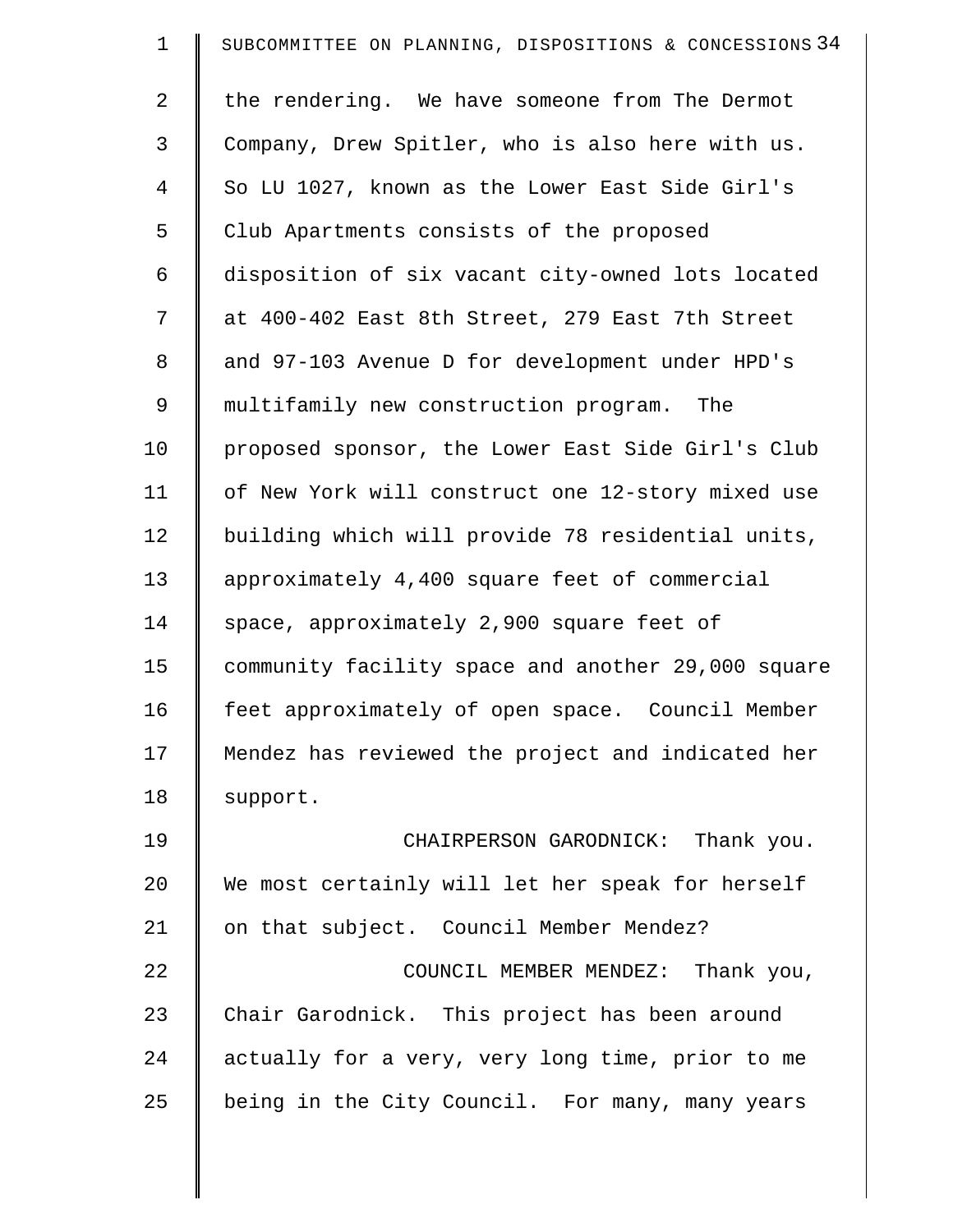| $\mathbf 1$ | SUBCOMMITTEE ON PLANNING, DISPOSITIONS & CONCESSIONS 35 |
|-------------|---------------------------------------------------------|
| 2           | this was a site that had been looked at, and            |
| 3           | actually they looked at several different sites in      |
| 4           | my district, but being very careful about a decade      |
| 5           | ago to make sure we didn't use a community garden       |
| 6           | of another lot looked at by another nonprofit.          |
| 7           | This actually has gone through a couple of              |
| 8           | different changes. The most recent change is we         |
| 9           | were hoping to have this 100% affordable housing,       |
| 10          | but now it's going to be 50% market, 30% middle         |
| 11          | income and 20% low income. I am very happy with         |
| 12          | the project. It's going to have a green roof.           |
| 13          | But more importantly, it's going to provide the         |
| 14          | girls in my district with a much needed space that      |
| 15          | they have been waiting for, for over a decade. I        |
| 16          | am proud of my predecessors and the work they have      |
| 17          | done and also the work of then Borough President        |
| 18          | Virginia Fields and the work of current Borough         |
| 19          | President Scott Stringer and the support of my          |
| 20          | Congresswoman Nydia Velazquez. I don't think I've       |
| 21          | left anyone out at this point. This is something        |
| 22          | we've been looking forward to for over a decade.        |
| 23          | It's much needed. I just look forward to breaking       |
| 24          | ground and look forward to the support of this          |
| 25          | committee. Thank you.                                   |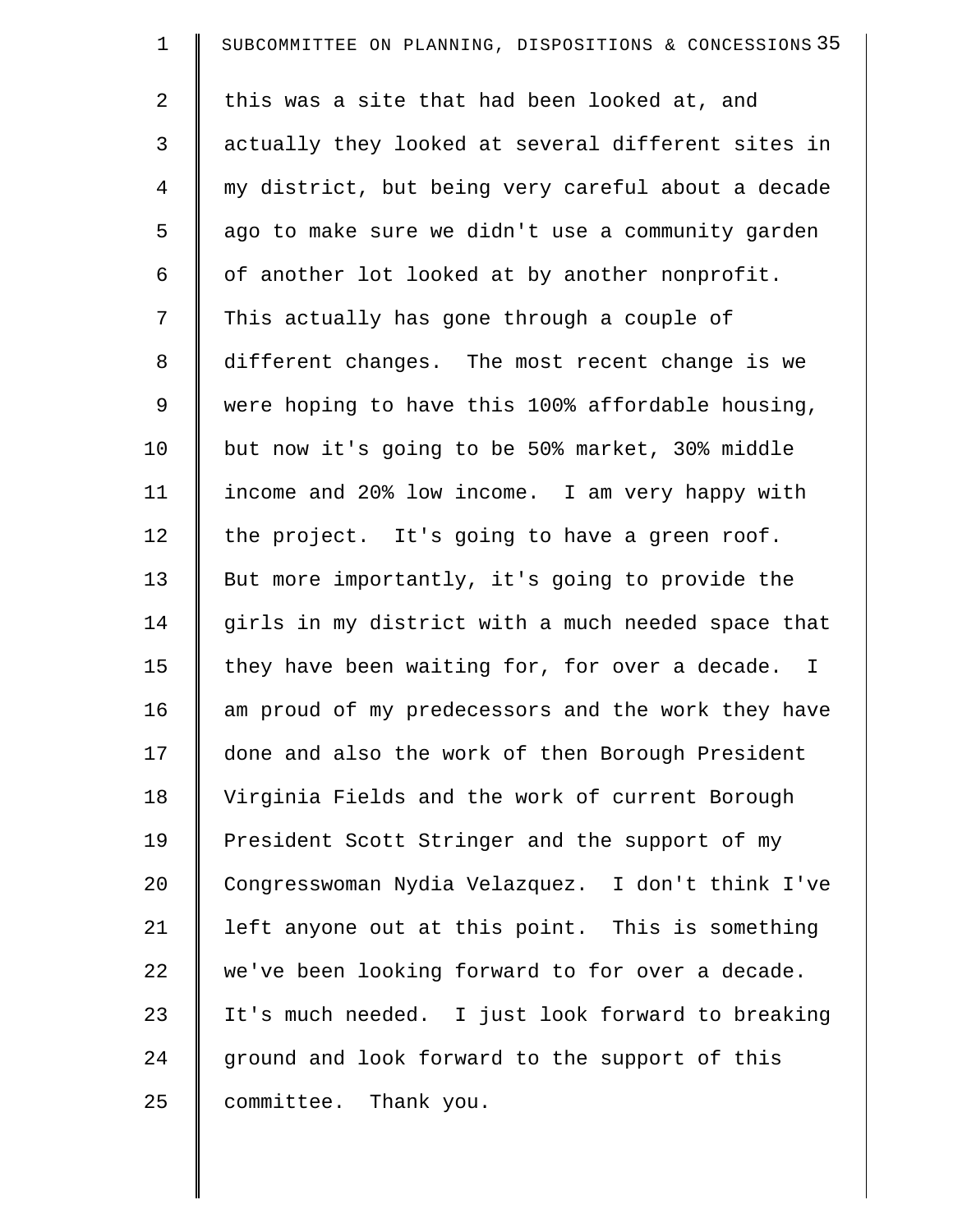| $\mathbf 1$    | SUBCOMMITTEE ON PLANNING, DISPOSITIONS & CONCESSIONS 36 |
|----------------|---------------------------------------------------------|
| $\overline{2}$ | CHAIRPERSON GARODNICK: Thank you,                       |
| $\mathfrak{Z}$ | Council Member Mendez for your leadership on this.      |
| 4              | With great congratulations to you and also to the       |
| 5              | Lower East Side Girl's Club. We see no members of       |
| 6              | the public wishing to testify on this item, making      |
| 7              | it a very easy one. We'll close the hearing on          |
| 8              | Land Use 1028, the Lower East Side Girl's Club in       |
| $\mathsf 9$    | Community Board, N090252HAM. We'll open the             |
| 10             | hearing on the last item of the day, which is Land      |
| 11             | Use 938, non-ULURP, 20095197HAQ in the district of      |
| 12             | new Council Member Ulrich, 111-17 103rd Avenue in       |
| 13             | Queens. Ms. Clark?                                      |
| 14             | CAROL CLARK: Carol Clark,                               |
| 15             | Assistant Commissioner, HPD. I'm joined by Andy         |
| 16             | Cohen and coming up to the table is Terry Arroyo.       |
| 17             | As you said, LU 938 consists of the proposed            |
| 18             | disposition of one vacant city-owned building           |
| 19             | which is, as you noted, located at 111-17 103rd         |
| 20             | Avenue in Queens through HPD's Asset Sales              |
| 21             | Program. The Asset Sales Program, as you know,          |
| 22             | was designed to sell city-owned residential             |
| 23             | buildings to existing residential or commercial         |
| 24             | tenants or to a sponsor selected through a              |
| 25             | competitive process. In this instance, the              |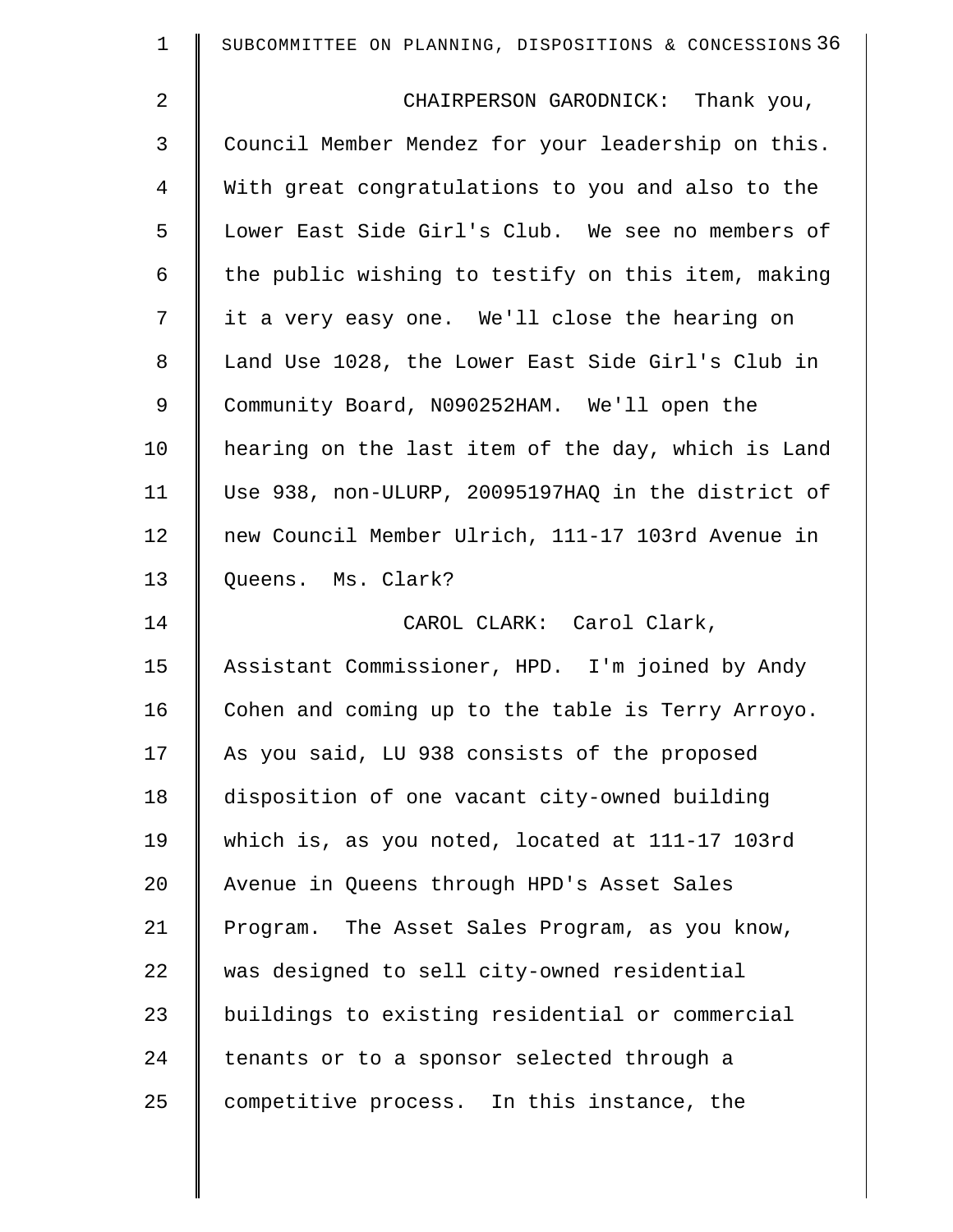| $\mathbf 1$ | SUBCOMMITTEE ON PLANNING, DISPOSITIONS & CONCESSIONS 37 |
|-------------|---------------------------------------------------------|
| 2           | proposed sponsors are Camella Padara [phonetic]         |
| 3           | and Emerson Drepaul [phonetic]. They were               |
| 4           | selected through a request for offers, or an RFO.       |
| 5           | They are the highest responsible bidders who have       |
| 6           | also committed after rehabilitating the property        |
| 7           | to reside in this single family home. We did            |
| 8           | brief Council Member Ulrich and he indicated his        |
| 9           | support.                                                |
| 10          | CHAIRPERSON GARODNICK: Thank you                        |
| 11          | very much. So the bidders, the ones who won the         |
| 12          | process, they are residing in the building.             |
| 13          | CAROL CLARK: That's correct.                            |
| 14          | CHAIRPERSON GARODNICK: How big a                        |
| 15          | building is it?                                         |
| 16          | CAROL CLARK: It's one vacant                            |
| 17          | residential home. They're going to rehabilitate         |
| 18          | the kitchen, the bath, and the floors. We have a        |
| 19          | photograph if you'd like to see a photo of the          |
| 20          | house.                                                  |
| 21          | CHAIRPERSON GARODNICK: It looks                         |
| 22          | lovely. Thank you. We'll now close the hearing          |
| 23          | on Land Use 938 non-ULURP 20095197HAQ. That does        |
| 24          | it for the items on today's calendar. We're             |
| 25          | coupling them all together for the purposes of a        |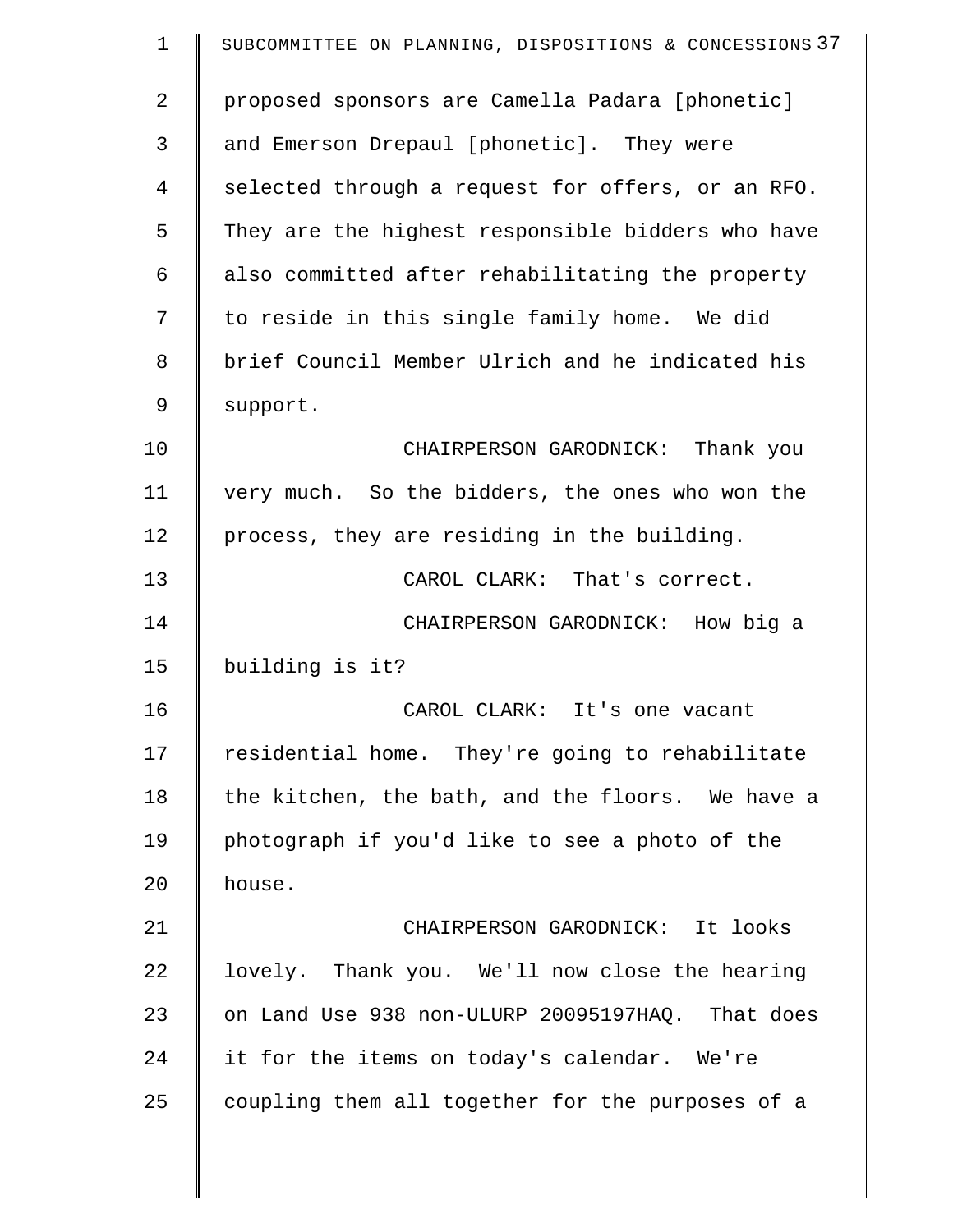| $\mathbf 1$ | SUBCOMMITTEE ON PLANNING, DISPOSITIONS & CONCESSIONS 38 |
|-------------|---------------------------------------------------------|
| 2           | vote. A reminder that we are also voting on Land        |
| 3           | Use 1009 to 1013, the related items which we had        |
| 4           | previously heard. All other items that we did not       |
| 5           | hear are going to be laid over at the request of        |
| 6           | the individual Council Members in whose district        |
| 7           | the properties sit. With that, on the coupled           |
| 8           | calendar today, Chair recommends an aye vote.           |
| 9           | I'll ask the counsel to call the roll.                  |
| 10          | CAROL SHINE: Carol Shine, Counsel                       |
| 11          | to the Subcommittee. Chair Garodnick?                   |
| 12          | CHAIRPERSON GARODNICK: Aye.                             |
| 13          | CAROL SHINE: Council Member Baez?                       |
| 14          | COUNCIL MEMBER BAEZ: Aye.                               |
| 15          | CAROL SHINE: Council Member                             |
| 16          | Dickens?                                                |
| 17          | COUNCIL MEMBER DICKENS: Aye. A                          |
| 18          | strong aye.                                             |
| 19          | CAROL SHINE: Council Member                             |
| 20          | Ignizio?                                                |
| 21          | COUNCIL MEMBER IGNIZIO: Yes. If I                       |
| 22          | may explain my vote, I just wanted to convey that       |
| 23          | although I'll be voting yes, I wanted to convey my      |
| 24          | concern with regard to the PS 109 building. I           |
| 25          | appreciate the administration is supportive, this       |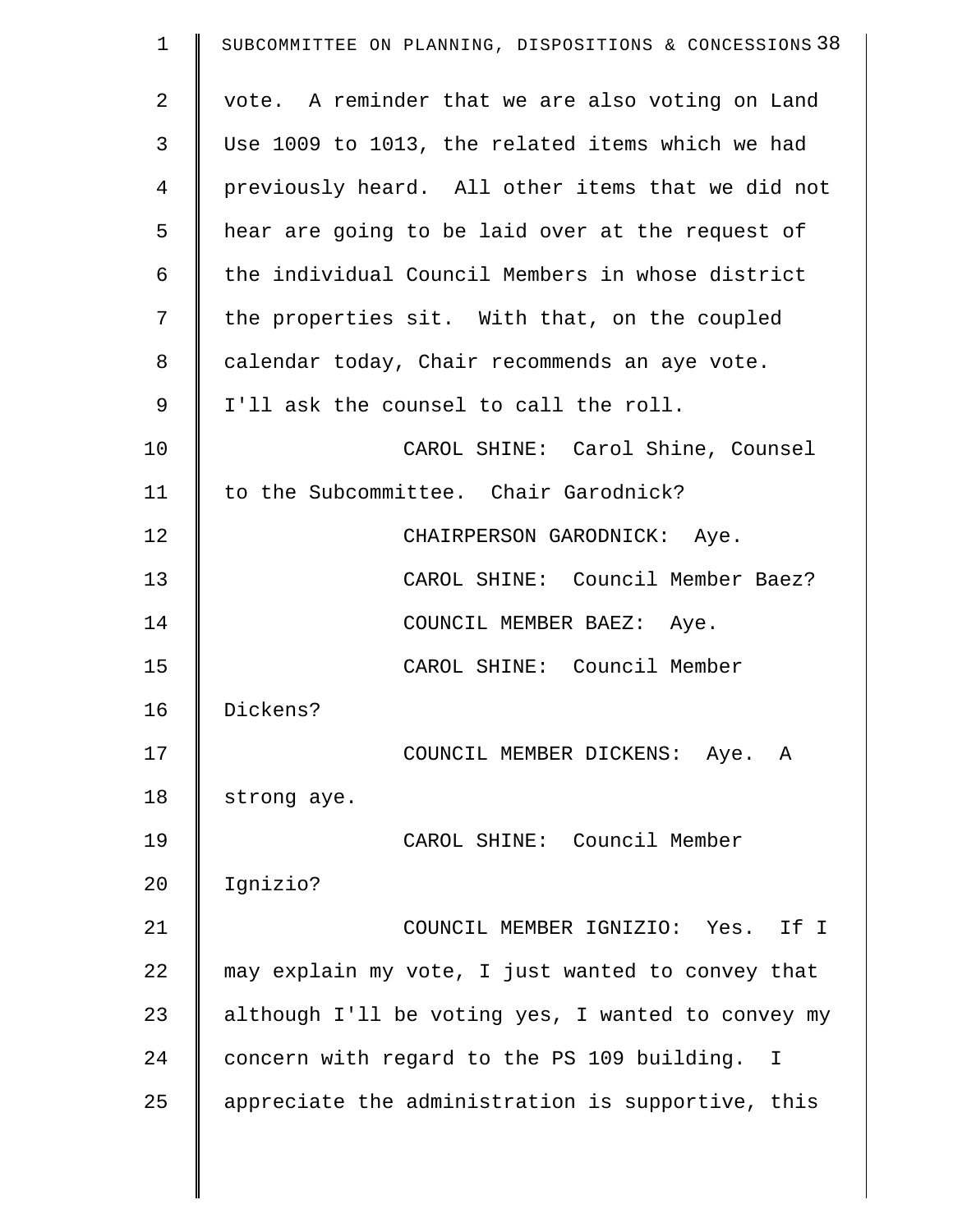| $\mathbf 1$    | SUBCOMMITTEE ON PLANNING, DISPOSITIONS & CONCESSIONS 39 |
|----------------|---------------------------------------------------------|
| $\overline{2}$ | Council is supportive and I'm supportive of my          |
| 3              | fellow Council Member but I do have concerns            |
| $\overline{4}$ | whereby allocations of money potentially is a           |
| 5              | reasoning for allowing for a sole source lease.<br>I    |
| 6              | think this body at the very least, Mr. Chairman, I      |
| 7              | would like to be notified of these issues by HPD        |
| 8              | through your auspices as Chairman prior to doing        |
| 9              | I recognize and appreciate the unique nature<br>SO.     |
| 10             | of this and that's why I'm voting yes. But for          |
| 11             | any that are coming down the pike, Mr. Chairman, I      |
| 12             | would like to have a more active role. Thank you        |
| 13             | very much. I vote aye.                                  |
| 14             | CAROL SHINE: By a vote of four in                       |
| 15             | the affirmative, none in the negative and no            |
| 16             | abstentions, the aforementioned items are approved      |
| 17             | and referred to the full committee.                     |
| 18             | CHAIRPERSON GARODNICK: Thank you.                       |
| 19             | I just want to make sure that the comments that I       |
| 20             | expressed to the Deputy Commissioner are heard.         |
| 21             | It's precisely what Council Member Ignizio is           |
| 22             | looking for. We're not going to see anymore of          |
| 23             | these barring any further discussion with this          |
| 24             | Committee as to how to go forward. So there             |
| 25             | should be no assumption that we will ever be            |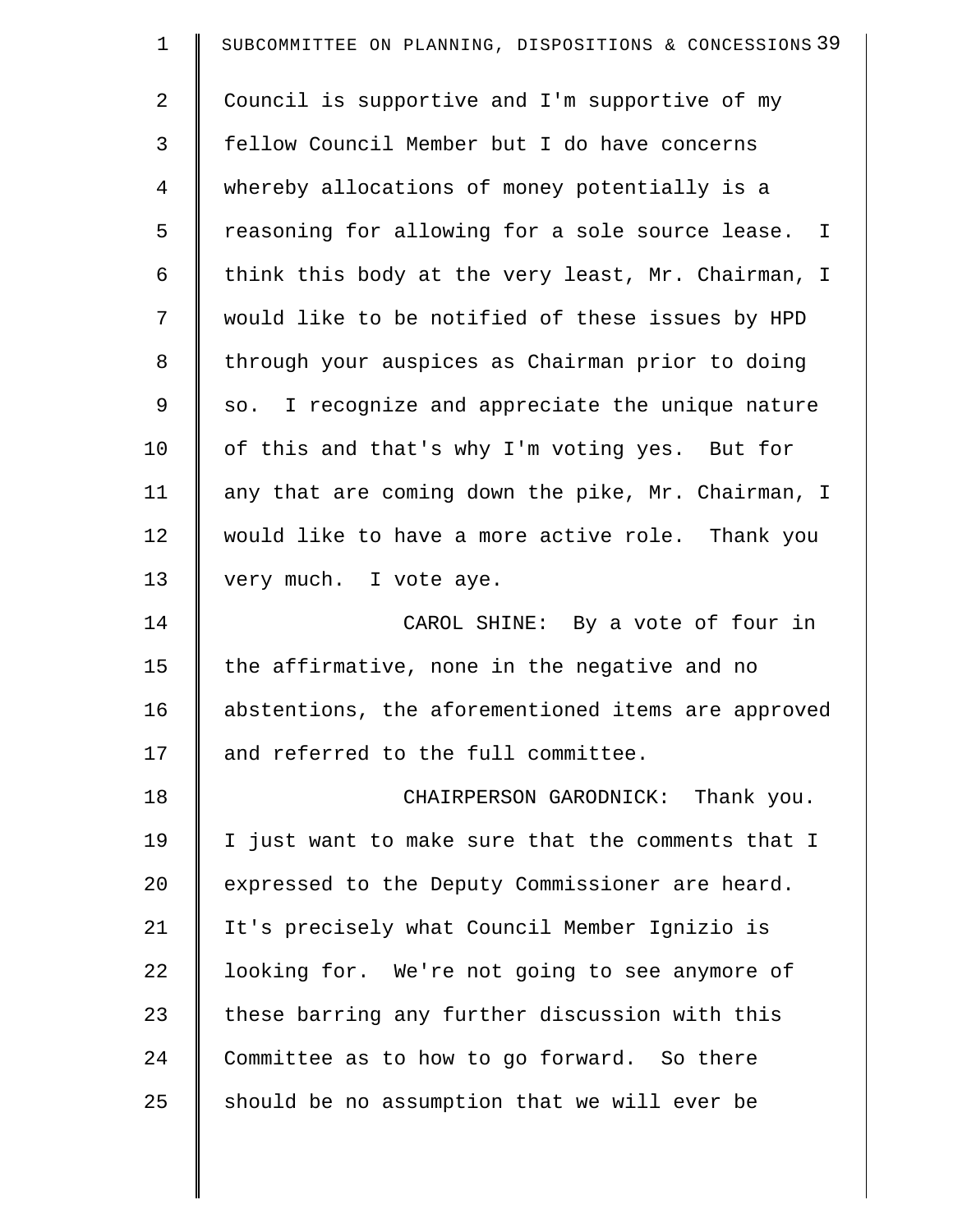| $\mathbf{1}$   | SUBCOMMITTEE ON PLANNING, DISPOSITIONS & CONCESSIONS 40 |
|----------------|---------------------------------------------------------|
| $\overline{2}$ | passing another one after today. I just want to         |
| $\mathsf{3}$   | be absolutely clear about that because there's          |
| $\overline{4}$ | great discomfort by me, other members of this           |
| 5              | Committee and we're passing them out of respect to      |
| 6              | the Council Members who have worked very hard.          |
| 7              | But this is an area which we have great concern.        |
| 8              | CAROL CLARK: It's duly noted and                        |
| 9              | you have our assurance that we will take this           |
| 10             | message strongly back to our colleagues at HPD and      |
| 11             | make sure everyone is clear on it.                      |
| 12             | CHAIRPERSON GARODNICK: Thank you                        |
| 13             | for that. And with that, we are adjourned.              |
| 14             |                                                         |
| 15             |                                                         |
| 16             |                                                         |
| 17             |                                                         |
| 18             |                                                         |
| 19             |                                                         |
|                |                                                         |
|                |                                                         |
|                |                                                         |
|                |                                                         |
|                |                                                         |
|                |                                                         |
|                |                                                         |
|                |                                                         |